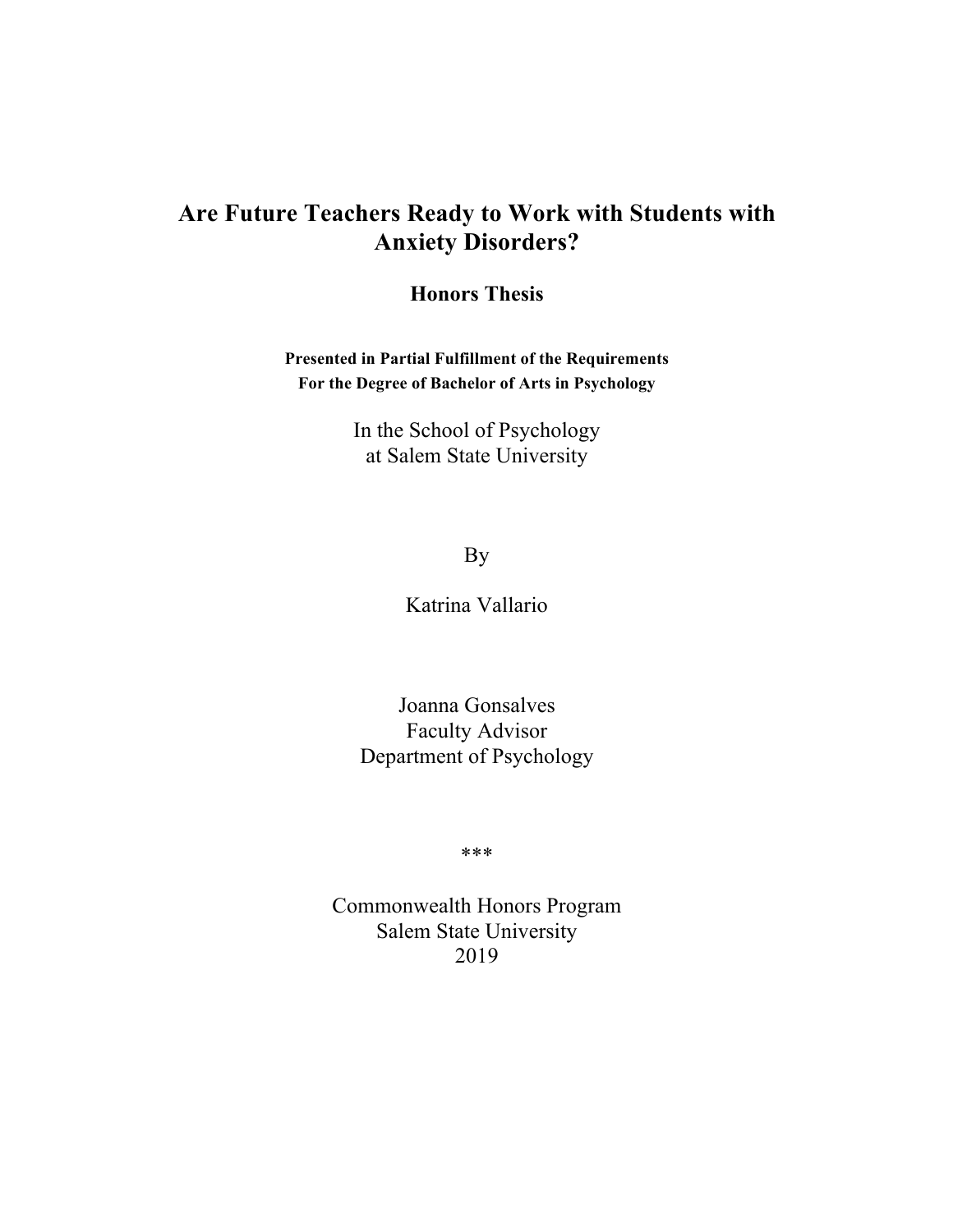#### Abstract

Childhood anxiety has garnered attention over the past couple of decades due to high prevalence rates and early onset (Centers for Disease Control and Prevention, 2013). This study investigated future educators' attitudes and knowledge regarding childhood anxiety disorders. An original survey was created and administered to education students at a state school in Massachusetts to assess their knowledge about anxiety, gauge their exposure to childhood anxiety, and measure attitudinal ratings about teachers' role in addressing childhood anxiety. Statistical analyses were conducted to see whether there were any curricular or experiential predictors of participants' attitudes or knowledge. No statistically significant correlations were found. However, almost all of the participants acknowledged that childhood anxiety was something that will be seen in their classrooms, and nearly half of participants responded with low confidence levels in regard to being adequately prepared to service children with anxiety.

## *Key Terms*: anxiety; childhood; teachers; adolescence, school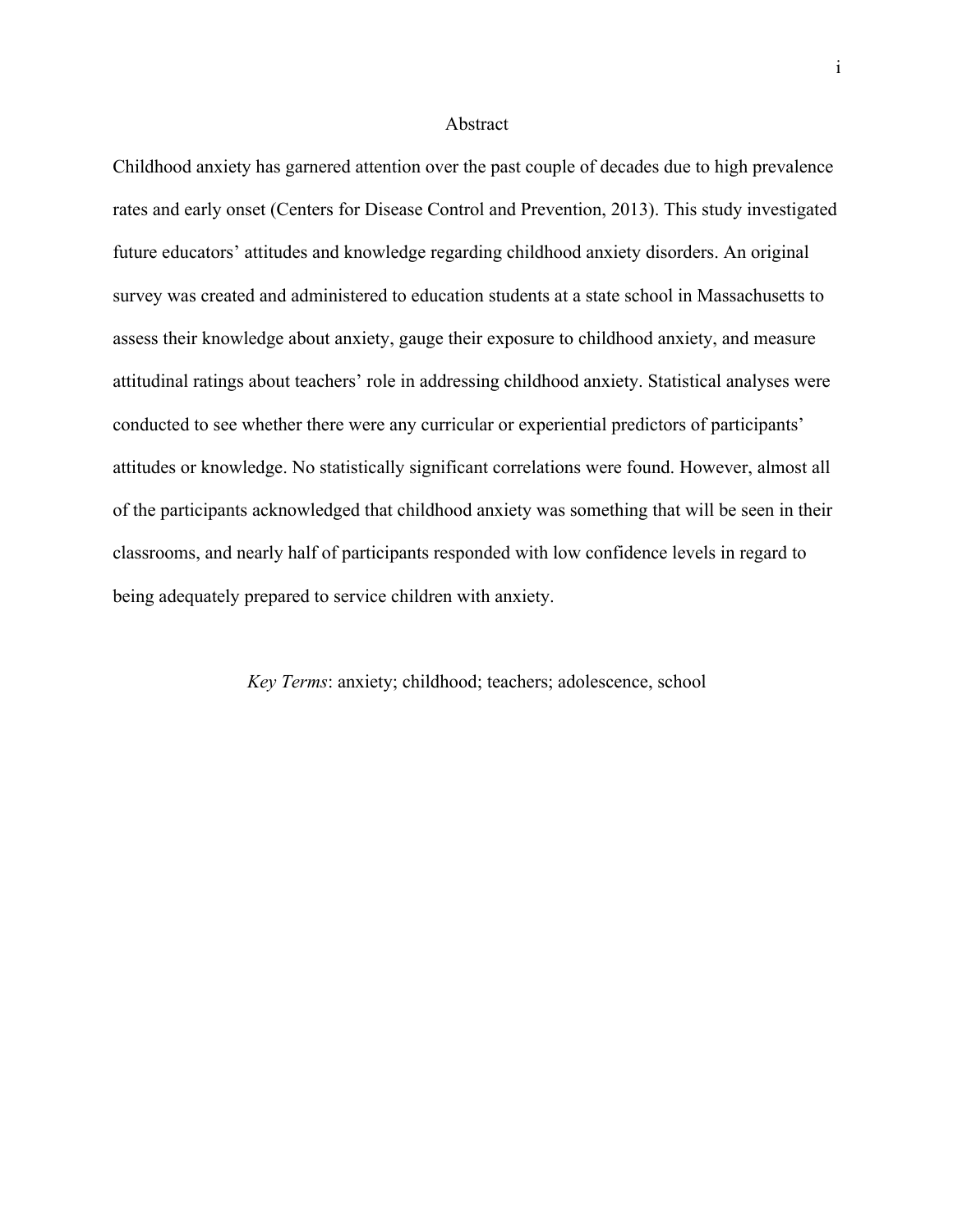| 3.2 Examination of Students' Self Reports about their Preparation and Expectations for |  |
|----------------------------------------------------------------------------------------|--|
|                                                                                        |  |
|                                                                                        |  |
|                                                                                        |  |
|                                                                                        |  |
|                                                                                        |  |
|                                                                                        |  |

## Table of Contents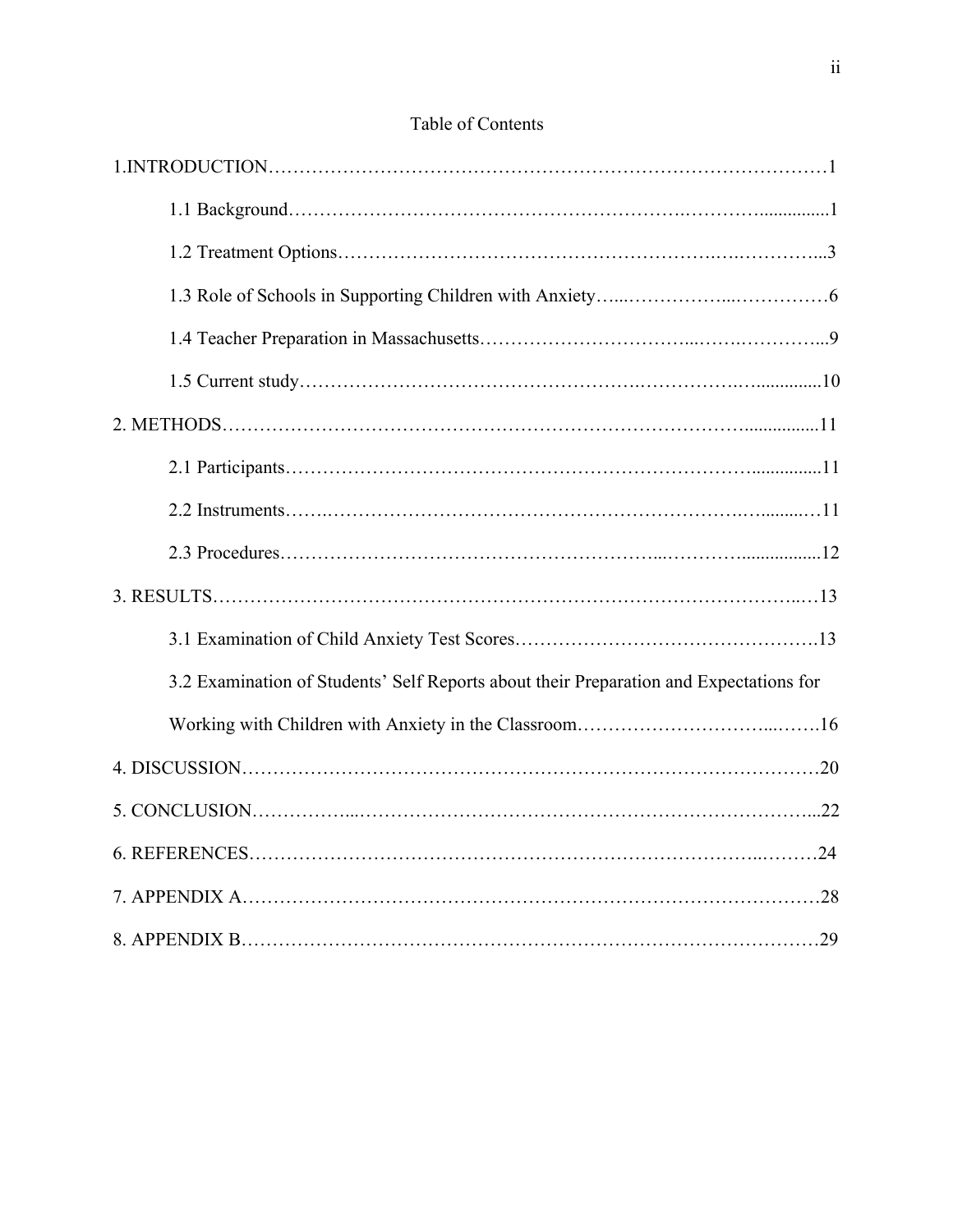Are Future Teachers Ready to Work with Students with Anxiety Disorders?

This study examines education majors' attitudes and knowledge about childhood anxiety. Anxiety disorders are the most prevalent mental health disorder among adults and adolescents (Kessler, Berglund, Demler, Jin, Merikangas, & Walters, 2005); (Merikangas, He, Burstein, Swanson, Avenevoli, Cui, Benjet, Georgiades, & Swendsen, 2010). According to the National Comorbidity Survey Replication, anxiety disorders have a 28.8% lifetime prevalence rate amongst adults (Kessler et al. 2005). An extension of this survey, the National Comorbidity Survey Replication Adolescent Supplement (NCS-A), found that 31.9% of adolescents have an anxiety disorder (Merikangas et al. 2010).

According to the DSM-V (2013), an anxiety disorder is one that has features of both fear and anxiety. Fear is characterized as an emotional response to a threat whereas anxiety is the anticipation of a threat. In children, an anxiety disorder is differentiated from normal developmental anxiety if it becomes excessive or surpasses the typical developmental periods. Generally, anxiety is diagnosed as a disorder if symptoms persist for longer than six months, though clinicians determine if the anxiety or fear warrants the diagnoses of a disorder, and use this timeframe as a guideline. Common anxiety disorders in children include separation anxiety disorder, specific phobia, social phobia, agoraphobia, panic disorder, and generalized anxiety disorder (Beesdo, Knappe, & Pine, 2009).

Separation anxiety disorders are the most common anxiety disorder among young children (American Psychiatric Association, 2013). This disorder is classified as excessive and developmentally inappropriate fear of separating from one that the individual is attached. Children with separation anxiety may have nightmares about separating from a caregiver, complain of frequent physical symptoms such as headaches or stomachaches when separating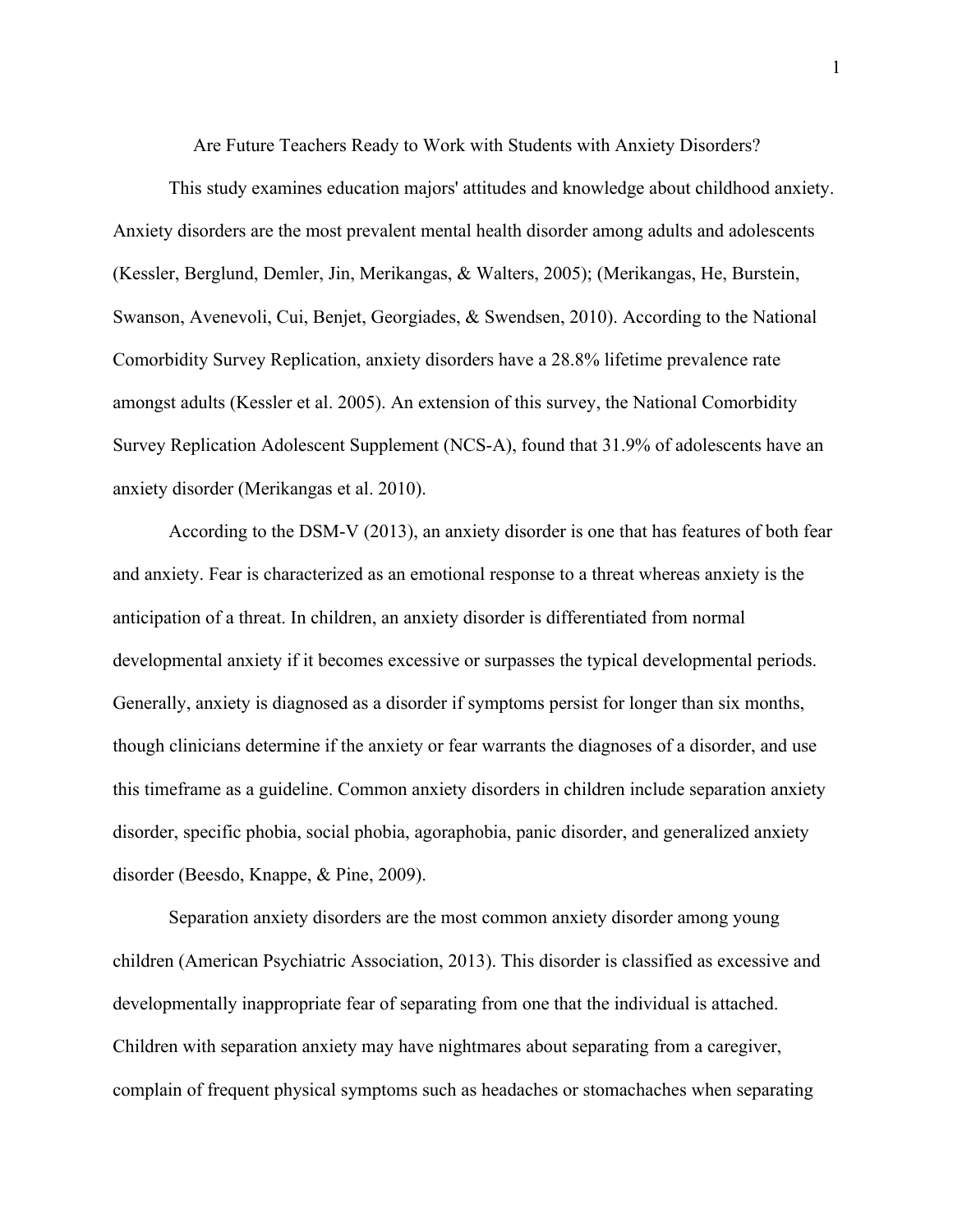from an attachment figure, be reluctant to leave the house or go to school, or refuse to sleep away from home. Separation anxiety is highly comorbid with generalized anxiety disorders.

Generalized anxiety disorders (GAD) are characterized as having "excessive anxiety and worry occurring more days than not for at least six weeks" (American Psychiatric Association, 2013). Symptoms include restlessness, fatigue, difficulty concentrating, irritability, muscle tension, and sleep disturbances. Individuals with GAD experience disruptions in areas of their life, such as work, family, school, or health. In children, GAD may present itself during sporting events, school performances, concerns about punctuality, and perfectionism. Many children with GAD seek reassurance and approval from peers and authority figures.

Prevalence rates of childhood anxiety have only recently started to be examined. One article published by the Center for Disease Control and Prevention (2013) stated that, up until a few decades ago, there was not enough surveillance of childhood mental health. The best way to increase awareness and prevention about mental health is to study it across a lifespan and monitor it yearly, hence the need for a better surveying system (Center for Disease Control and Prevention, 2013). Many studies rely on the memories of adults with anxiety recounting their earliest occurrences of anxiety symptoms. These studies, however, are prone to recall bias. Longitudinal studies, though costly and time consuming provide more accurate and useful information on childhood anxiety as they monitor children's anxiety levels throughout childhood, adolescence and adulthood (Beesdo, Knappe, & Pine, 2009).

Over the past couple of decades, there has been a push, particularly by the National Institute for Mental Health, to better understand childhood mental illness. This has resulted in adding mental health sections to many national surveys. The National Health Interview Survey now includes the Strengths and Difficulties Questionnaire and the National Health and Nutrition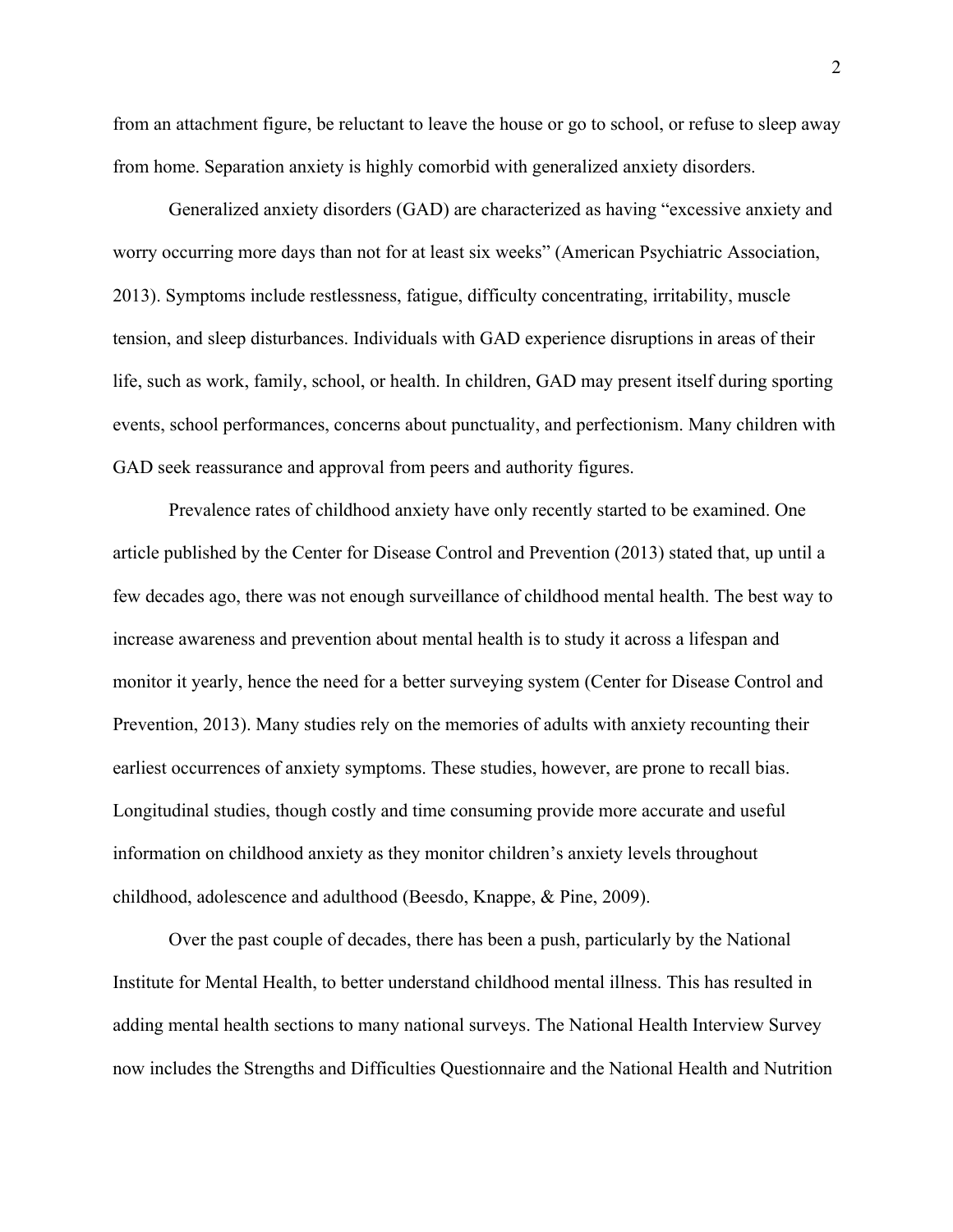Examination Survey now includes the National Institute of Mental Health Diagnostic Interview Schedule for Children, Version 4. Most importantly, the National Comorbidity Survey Replication was extended to include disorders from the DSM-IV and is referred to as The National Comorbidity Survey Replication Adolescent Supplement (Merikangas et al. 2010).

The National Comorbidity Survey Replication Adolescent Supplement is a national, inperson survey designed to measure mental health disorders in adolescents age 13-18. It is the first national survey used to determine prevalence rates of mental disorders in the United States. 10,123 parents of adolescents within the continental United States were asked to complete a survey based on their adolescent's mental health. This study revealed that anxiety disorders were the most common health concern with 31.9% of the sample meeting qualifications for an anxiety disorder. Of this sample, 8.3% of participants presented a major anxiety disorder. Generalized anxiety disorder only made up 2.2% of the sample. Data from this study also showed that 50% of those diagnosed with an anxiety disorder had their onset before age 6 (Merikangas et al. 2010).

#### **Treatment Options**

According to the National Survey of Children's Health (2016), approximately 59.3% of children with a diagnosed anxiety disorder receive treatment (Ghandour, Sherman, Vladutiu, Ali, Lynch, Bitsko, & Blumberg, 2016). Childhood anxiety disorders are associated with many negative side effects, such as impairments with academics, chronic depression, substance abuse, and an increased likelihood of an anxiety disorder in adulthood (Sulkowski, Joyce, & Storch, 2012). A delay of treatment may increase the risk of adverse consequences (Sulkowski, Joyce, & Storch, 2012)

The first treatment option recommended for an anxiety disorder in both adults and children and adolescents is cognitive behavioral therapy (CBT) (Murphy, Bengtson, Tan,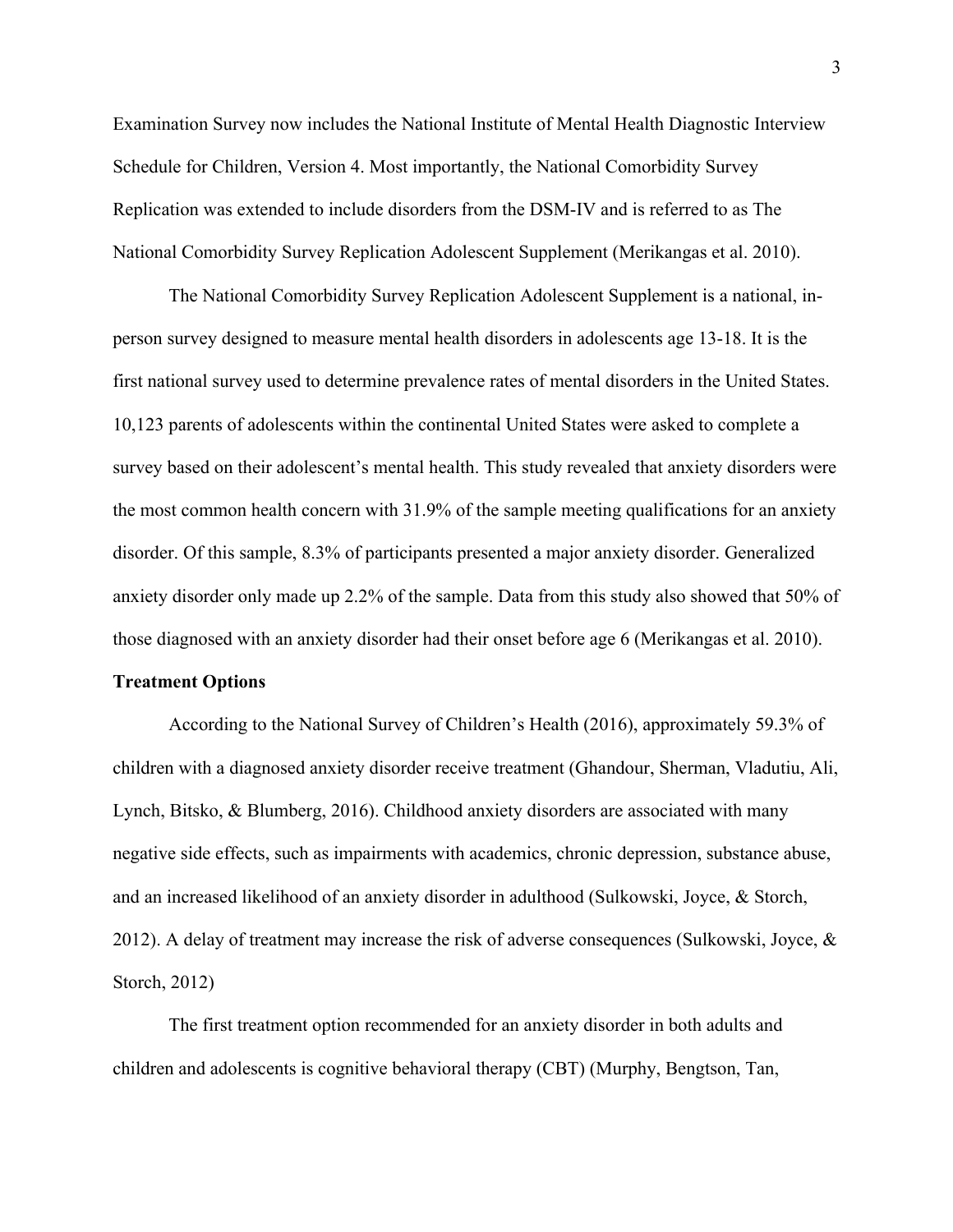Carbonell, & Levin, 2000). CBT is an integration of two forms of psychotherapy: cognitive therapy and behavioral therapy (Thoma, Pilecki, & McKay, 2015). Behavioral therapy emerged around the 1950s and is centralized around the behaviorist branch of psychology (Thoma, Pilecki, & McKay, 2015). Behavioral therapy looks at how a person's behavior affects their environment. Many psychologists have contributed to behavioral therapy, including Ivan Pavlov (Pavlov, 1927) through his work with dog salivation, John Watson's "Little Albert" experiment (Reyner, & Watson, 1920), and Berrhus Skinner's operant conditioning (Skinner, 1963), Albert Bandura's social learning theory (Bandura, 1978), Joseph Wolpe's systematic desensitization (Wolpe, 1961), and Edna Foa investigating exposure on mental health (Foa & Kozak, 1986).

Cognitive therapy is the process of altering maladaptive thoughts (Kaczkurkin & Foa, 2015). Being able to identify false thinking, assess what aspects are true or not, changing problematic behavior, and viewing situations extrinsically opposed to intrinsically, is all part of cognitive therapy.

Edna Foa's exposure therapy is now central to CBT treatment (Thoma N, Pilecki B, & McKay D, 2015). Exposure therapy is based on the emotional processing theory and focuses on associative networks (Kaczkurkin  $\&$  Foa, 2015). When a subject encounters a stimulus that mimics or resembles a feared stimulus, the associative networks respond, causing a fear response. The fear response does not reflect reality, causing unnecessary fear and dread. Often, this is perpetuated by avoidant behavior, as the benign stimulus does not have a chance to be recognized as such, perpetuating the fear. Exposure therapy slowly introduces the patient to the fear-inducing stimulus, but with no adverse consequences. Overtime, the continued exposure to the stimulus without a fear response will terminate the associative networks between the stimulus and fear.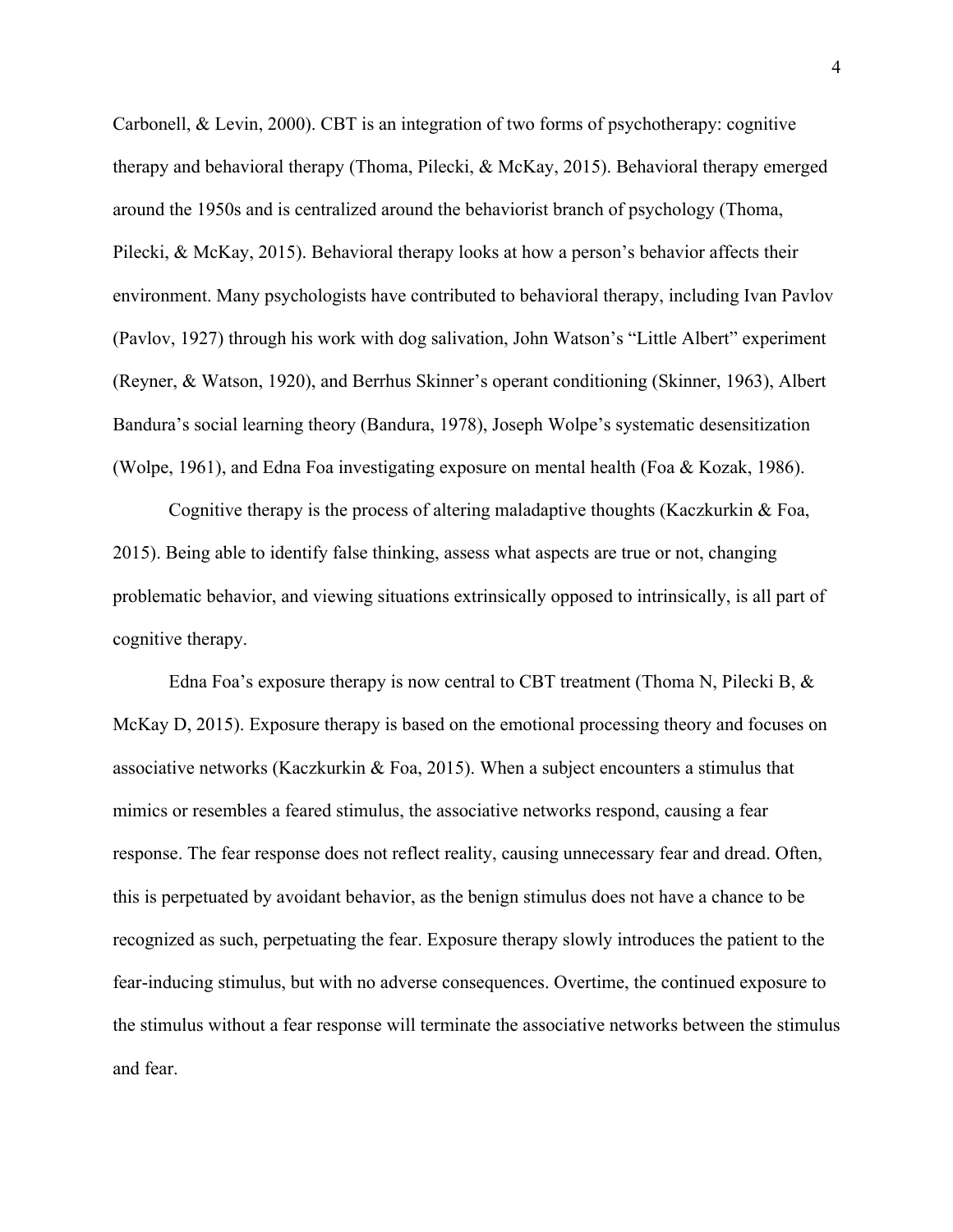CBT uses many techniques to reconstruct patient thinking and often focuses on psychoeducation. Typically, patients will have to apply what they learned about CBT to their own life to continue reaping its benefits. CBT practices also include relaxation training, focused breathing, exposure therapy, progressive muscle relaxation, modeling, and cognitive reinforcement (Sulkowski, Joyce, & Storch, 2012).

CBT is often used in combination with pharmaceutical treatment (Walkup, Albano, Piacentini, Birmaher, Compton, Sherrill, Ginsburg, Rynn, McCracken, Waslick, Iyengar, March, & Kendall, 2008). One study found that the most effective management of anxiety disorders was a combination of CBT and psychopharmacological treatment (Walkup et al. 2008). Selective serotonin reuptake inhibitors (SSRIs) are recognized as being the most effective drug for treating anxiety disorders (Kent, Coplan, & Gorman, 1998). SSRIs block the reuptake of serotonin in the synapses of the brain, which inhibits it from being sent back to the presynaptic neuron. This is thought to increase the concentration of serotonin in the synapses (Kent, Coplan, & Gorman, 1998). It should be noted, however, that there is still debate on the use of SSRI in treatment for anxiety in children (Locher, Koechlin, Zion, Werner, Pine, Kirsch, Kessler, Kossowsky, 2017). The adverse effects of SSRIs present themselves differently in children and adolescents than in adults. Notably, there is an increased risk of nausea and headaches among youth who receive SSRI treatment. More severely, an increased risk of suicidal thoughts has been linked to adolescent use of SSRIs (Locher et al. 2017). Despite this, SSRIs are still used regularly to treat anxiety disorder in youth due to their effectiveness. In a meta-analysis conducted by Locher et al. (2017), 35 double-blind studies were examined to determine the efficacy of SSRI treatment for childhood anxiety. The results showed a statistically significant difference in between the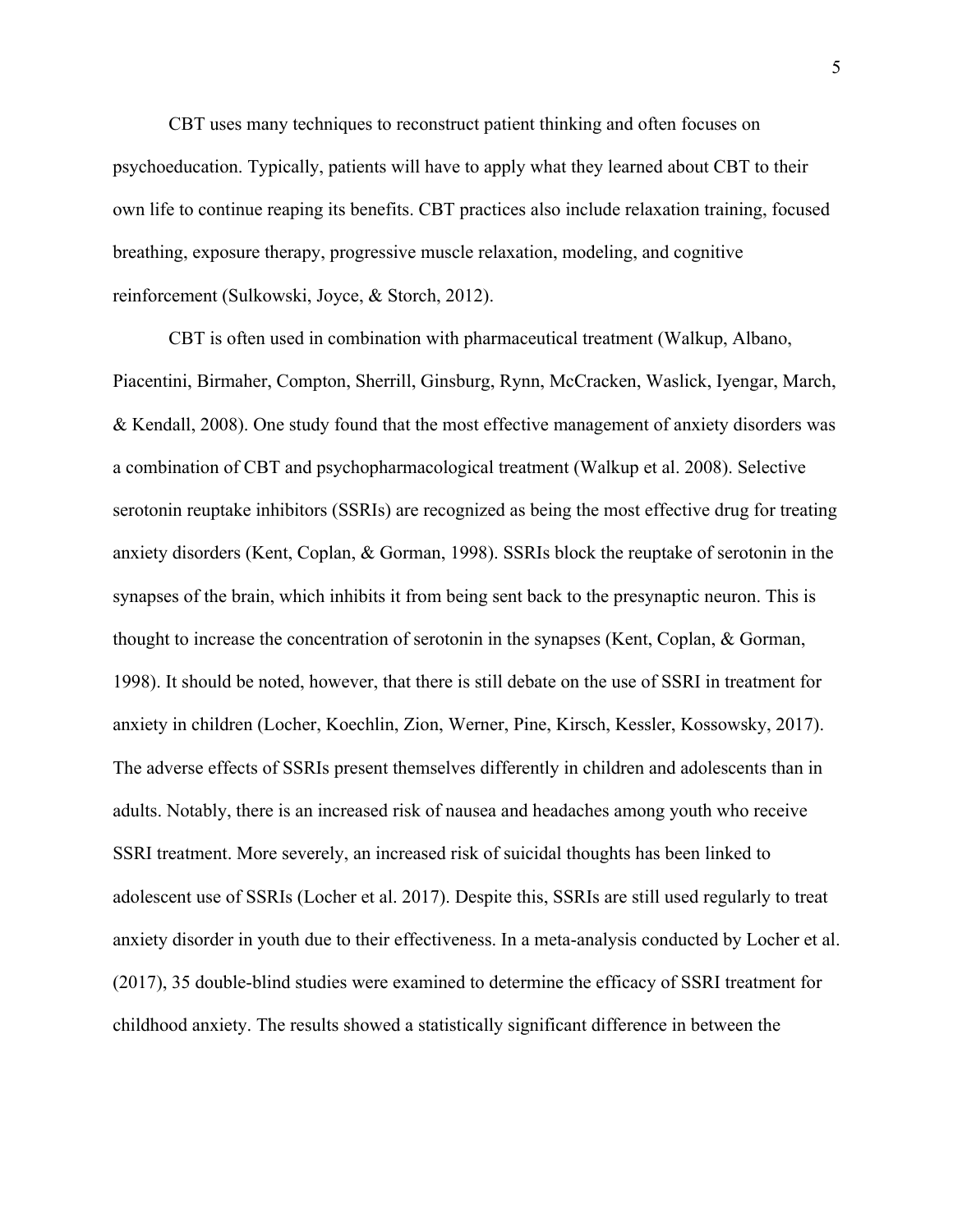placebo group versus SSRIs for anxiety disorders. This adds to the research showing SSRIs to be an effective treatment for childhood anxiety.

## **Role of Schools in Supporting Children with Anxiety**

According to the World Health Organization (WHO) (2002), prevention and promotion are two important components of mental health. The two elements work in combination with one another; prevention's goal being to avoid or minimize the effects of a disease while promotion aims to enhance overall health. Preventing mental disorders such as anxiety concerns addressing the risk factors and early symptoms of the disorder while promotion may focus on activities that help increase the quality of mental health. WHO makes the recommendation to allot public funds and programs aimed at the prevention and promotion of mental health, which originated from the document *Global Strategy for Health for All by the Year 2000* (WHO, 1981). One factor playing an important role in the welfare of mental health is education (WHO, 2002).

There has been one school-based mental health prevention program endorsed by the World Health Organization, and that is FRIENDS Resilience (FRIENDS Resilience, 2017). Founded in 1988, FRIENDS Resilience is an Australian developed cognitive behavior therapy (CBT) program used as prevention and treatment for anxiety and depression. FRIENDS is an acronym which stands for feelings, remember to relax, I can try my best, explore coping step plans and strategies for finding helpful solutions, now reward yourself for trying your best, don't forget to practice, and stay calm. FRIENDS empowers participants to cope with mental health by "engaging with positive thoughts, emotions, and self-regulation strategies" (FRIENDS Resilience, 2017). Teachers and administrators can be trained in this program and use the FRIENDS curriculum to teach CBT practices in the classroom. There is also a portion of the program that is completed outside of school with parent support. The program is suited for ages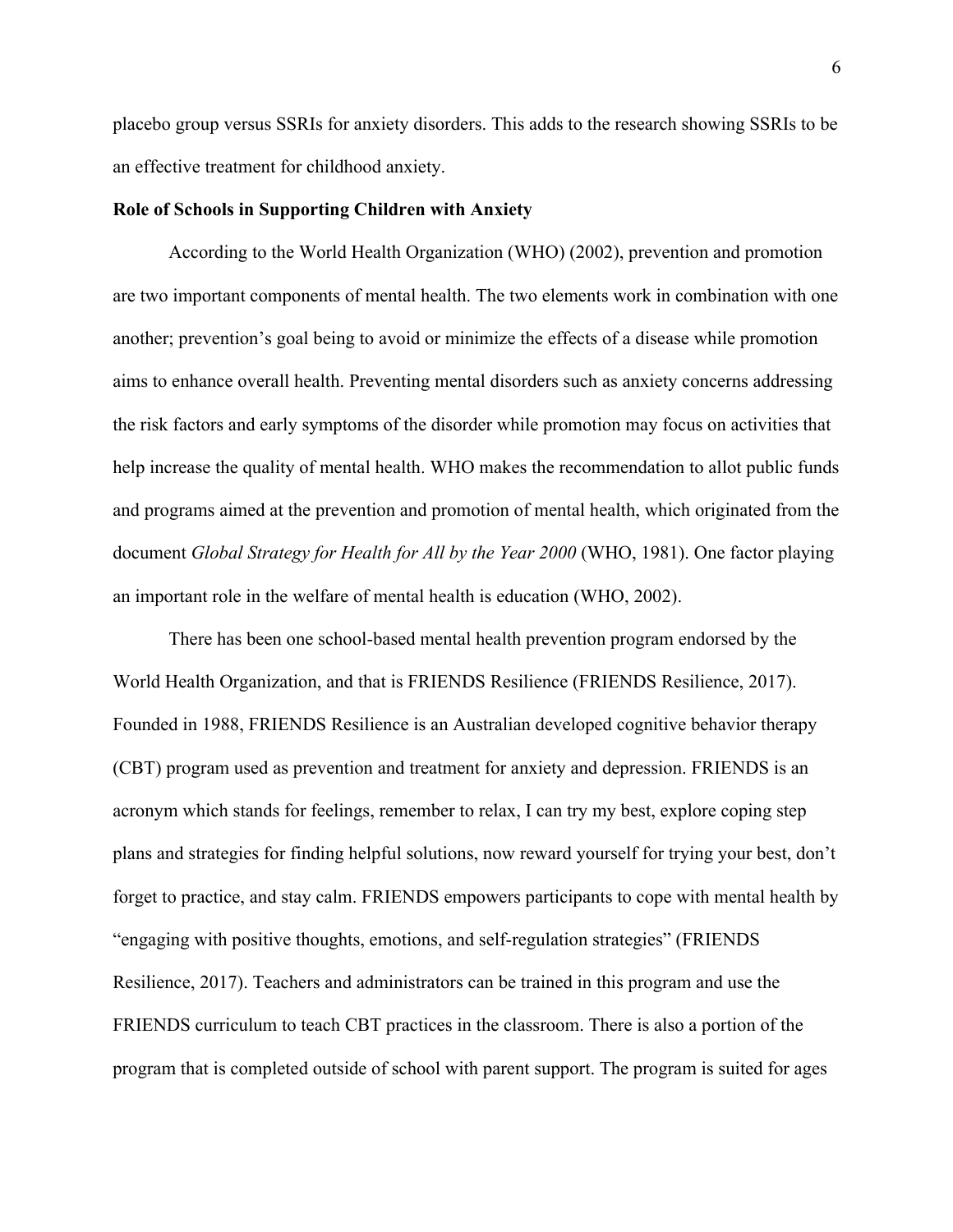four through adulthood, and it can be implemented within a school system, community, government department, or clinic.

There are many studies that have shown FRIENDS Resilience programs to be effective in reducing anxiety levels. In a meta-analysis conducted by Higgins & O'Sullivan (2015), seven studies exploring the FRIENDS program were analyzed for the program's efficacy. All studies showed statistically significant outcomes based on pre- and post- assessment scores on the Spence Children's Anxiety Scale (SCAS) compared to a control group. Another meta-analysis conducted by Johnstone, Kemps, & Chen, (2018) compared results from 14 articles that researched efficacy rates of school-based prevention programs. Prevention programs included FRIENDS, the Aussie Optimism Program (AOP), and the Penn Prevention Program (PPP). While all programs showed improvement on mental health scores, FRIENDS showed statistically significantly fewer symptoms of anxiety post-treatment than the other programs.

While FRIENDS has yielded positive results, it is based out of Australia. In the United States, there is an absence of empirically-studied CBT school based programs, especially in urban communities (Ginsburg, Becker, Kingery, & Nichols, 2008). School-based CBT programs allow students to receive treatment that may otherwise go without (Ginsburg et al. 2008). Challenges arise when trying to implement CBT programs into a school setting, including a lack of time and training of service providers such as guidance counselors, school psychologists, or social workers (Sulkowski, Joyce, & Storch, 2012). Ginsburg et al. (2008) argues that a collaborative approach between researchers, clinicians, and consumers, or school districts, is the best way to implement more preventative school-based anxiety programs. Training remains the crucial step toward implementation of these programs (Ginsburg et al. 2008). Despite many obstacles prohibiting schools from adopting CBT prevention programs, schools continue to be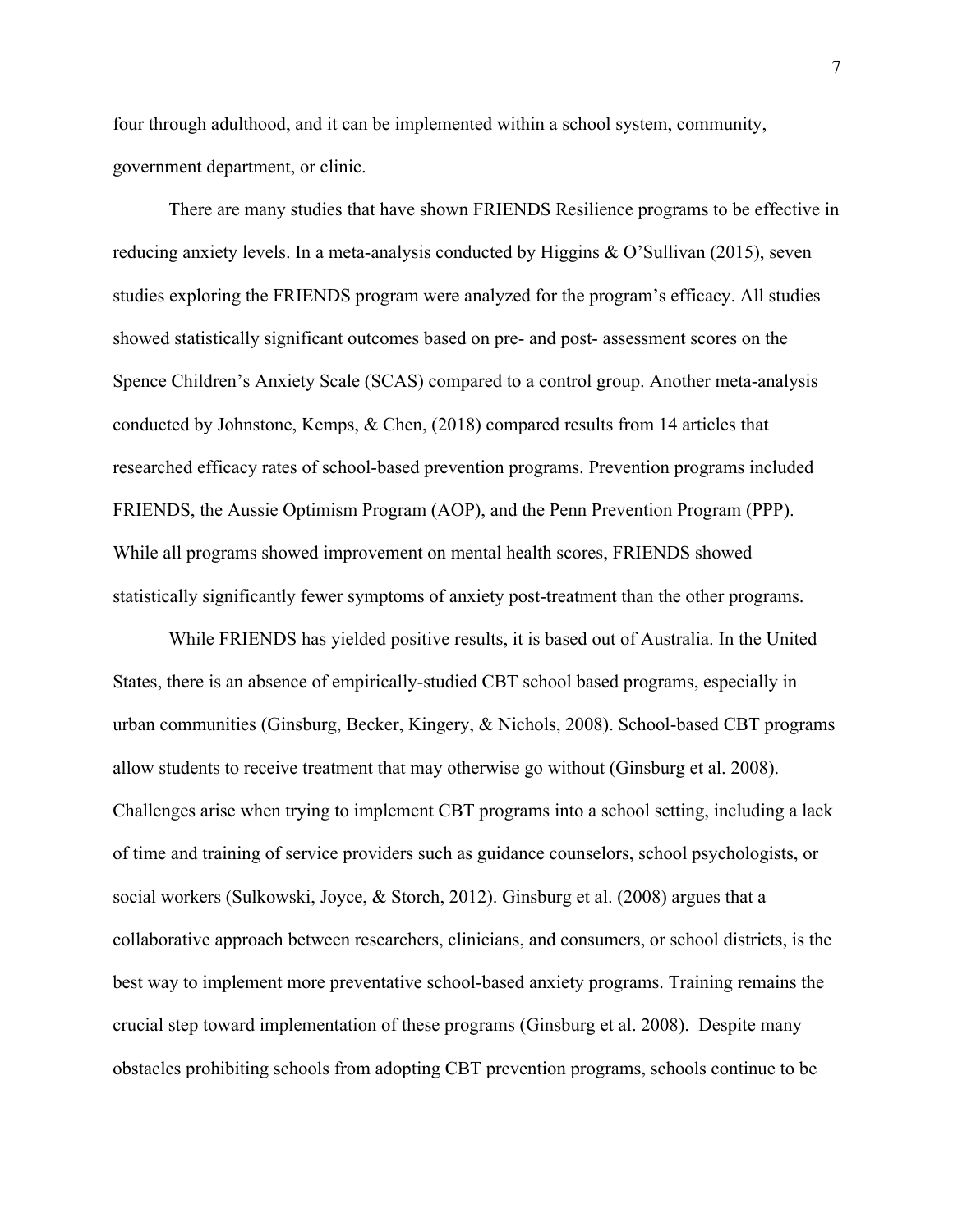the main source for accessing mental health services in the United States (Sulkowski, Joyce,  $\&$ Storch, 2012).

CBT programs are not the only way school districts support children with anxiety disorders. Under the Individuals with Disabilities Education Improvement Act (IDEIA) of 2004, children with a diagnosed disability are required by law to have access to services aimed to increase their successfulness in school (Sulkowski, Joyce, & Storch, 2012). These services fall under either an individual education plan (IEP) or a 504 accommodation. IDEIA does not, however, recognize anxiety as an eligible disability to receive services. Individual states have some control over their definitions of certain disabilities and certain states include anxiety disorders under "Emotional Disturbances" or "Other Health Impairment." In Massachusetts, Emotional Impairment is defined as the following:

"The student exhibits one or more of the following characteristics over a long period of time and to a marked degree that adversely affects educational performance: an inability to learn that cannot be explained by intellectual, sensory, or health factors; an inability to build or maintain satisfactory interpersonal relationships with peers and teachers; inappropriate types of behavior or feelings under normal circumstances; a general pervasive mood of unhappiness or depression; or a tendency to develop physical symptoms or fears associated with personal or school problems." (Massachusetts

Based on this definition, a child with an anxiety disorder in Massachusetts would only qualify for special education services if they are experiencing academic impairment. In other words, support is only given to students who are already experiencing negative effects of an anxiety disorder. Relying on IEPs and 504 accommodations focuses more on remedying anxiety opposed to

Department of Elementary and Secondary Education, 2006)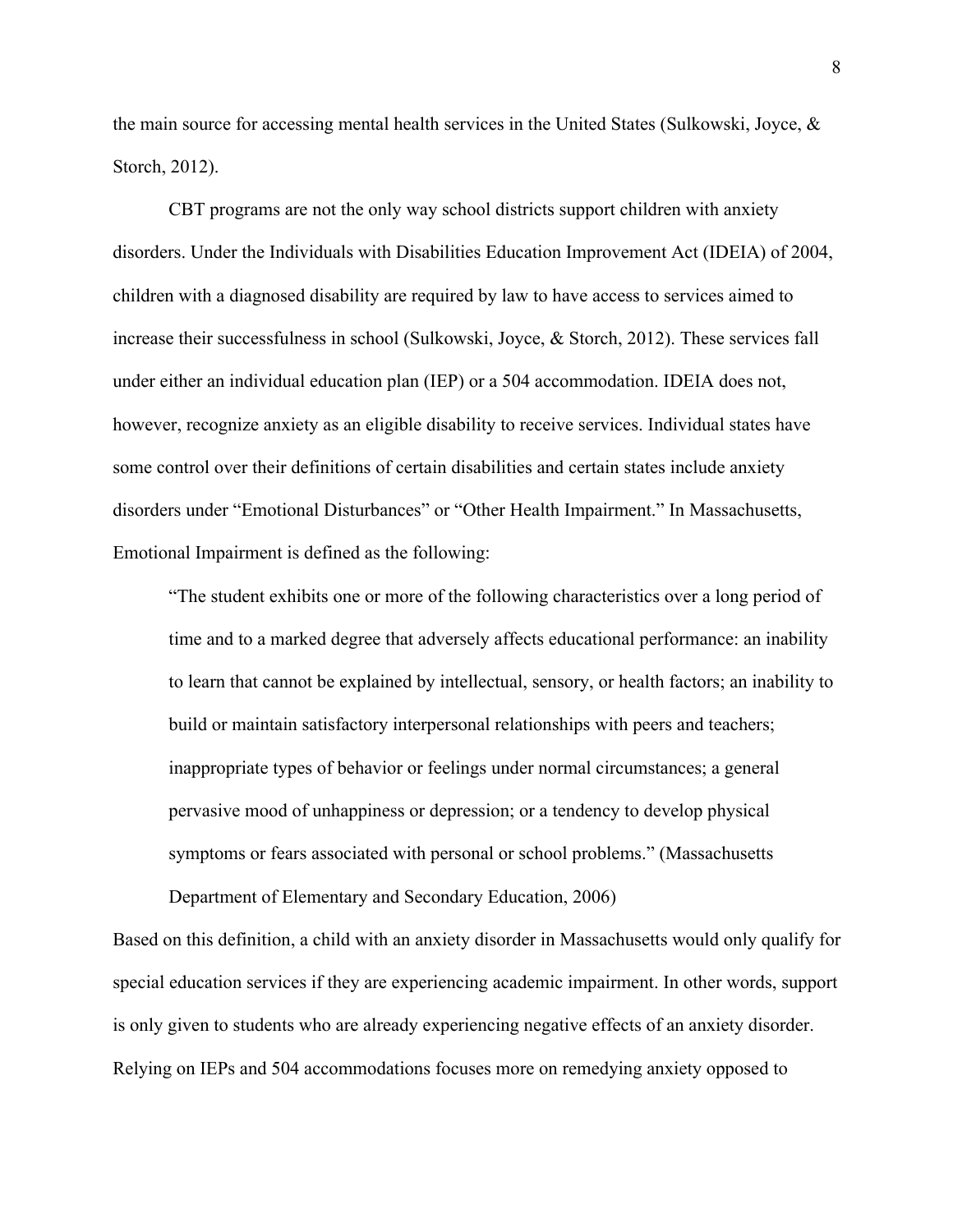anxiety prevention and promotion. This current model implemented by Massachusetts, along with many other states, neglects the recommendations made by WHO (2002) to a lot public funding toward the prevention of mental health.

## **Teacher Preparation in Massachusetts**

In Massachusetts, in order to receive an initial license in education a candidate must have completed an approved Education Preparation Program (MDESE, 2018). Approval of an Education Preparation Program is based on the standards set by the Massachusetts Department of Elementary and Secondary Education's *Guidelines for Program Approval* (2016). The guidelines "support the rigorous, high quality standards set for teacher preparation" and ensure that educators are prepared to teach "all children" and "diverse student learners" (MDESE, 2016). Diverse student learners are defined as "Students from diverse ethnic, racial, gender, socioeconomic, and exceptional groups (e.g., students with special education and/or English Language Learner designations)" (MDESE, 2016). Other than the stipulation that programs must prepare candidates to work with diverse student learners, there are no other requirements for content geared toward children with disabilities, including those with anxiety disorders, in preparation programs.

The public university in Massachusetts where this study was conducted includes the class "Teaching Students with Exceptional Learning Needs" as part of the education program requirements. This one semester, 3-credit class covers a wide range of learners and briefly discusses how students can accommodate specific learning needs. This is the only required class that prepares students to work with children with disabilities within a general education classroom. The description of the course is as follows.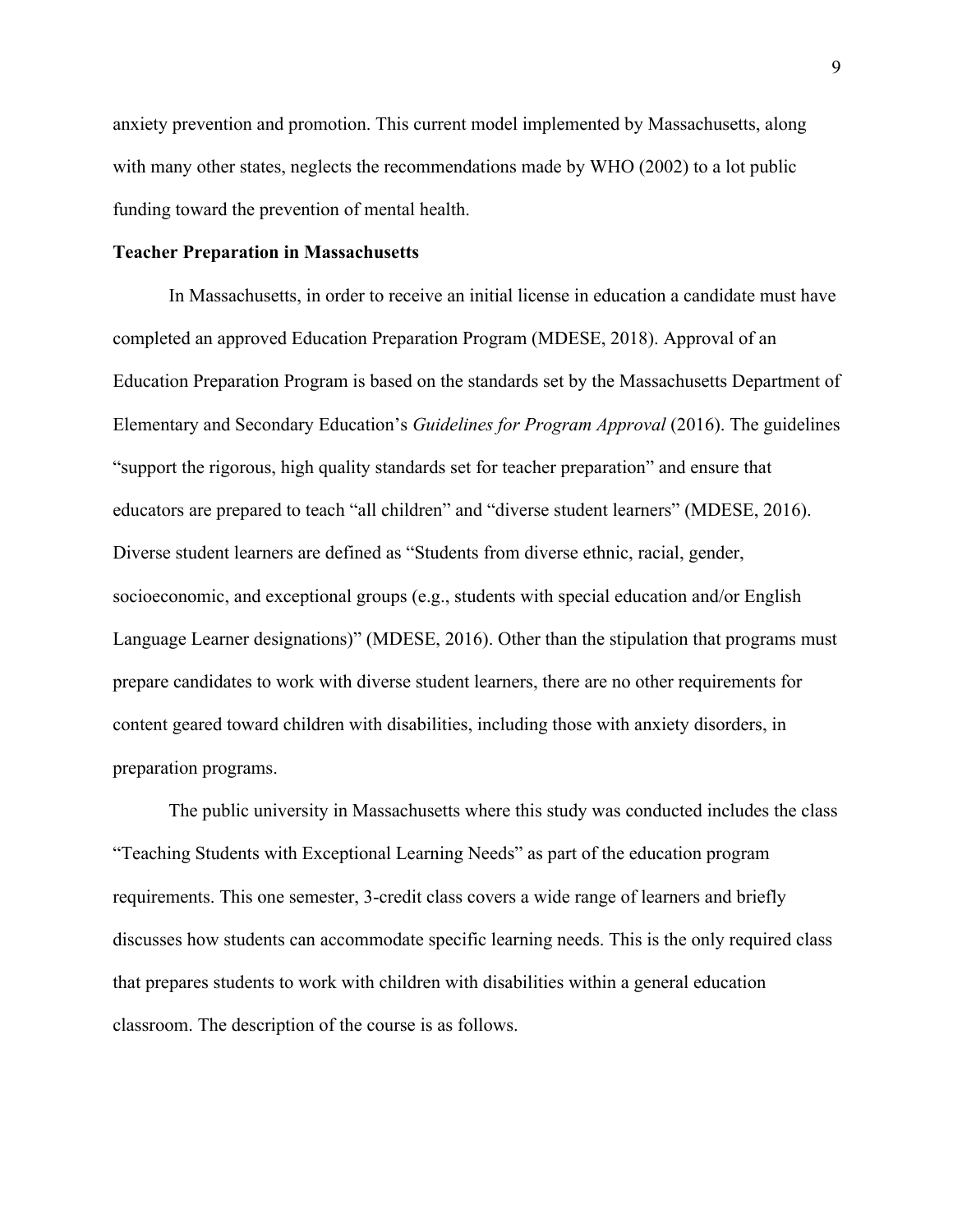"All teachers teach all students; therefore all teachers must prepare to work with students with exceptional learning needs (ELN), This course will develop participants' understanding of collaborative roles of professionals who work with children with ELN. The focus of the class will be on how to develop an inclusive, welcoming classroom environment where all learners thrive through the use of differentiated instruction, universal design for learning, and the appropriate application of assistive and adaptive technologies. Topics include IEPs, 504 plans, and gifted education emphasizing teaching methodologies and tools appropriate to inclusive, welcoming environments: universal design for learning, differentiation, and the use of adaptive and assistive technologies"

Consistent with the qualifications of the Massachusetts Department of Elementary and Secondary Education's teacher preparation program requirements, this class prepares students to teach all learners. However, the definition of all learners is vague, and nowhere in the course description are anxiety disorders mentioned. That being said, students who have taken this course may not necessarily learn how to work and accommodate children with anxiety disorders, unless that child is on an IEP.

#### **Current Study**

Considering the high prevalence rates of childhood anxiety disorders, the low treatment and prevention program rates, and the minimal requirements for teacher preparatory programs to address student disabilities, this study seeks to identify future educators' perceptions of childhood anxiety and their capabilities to support children with such a disorder. An original survey was derived to measure student's knowledge about childhood anxiety as well as gage their perceived abilities to work with children with anxiety disorders. It is hypothesized that students who have received treatment for an anxiety disorder will score higher on the anxiety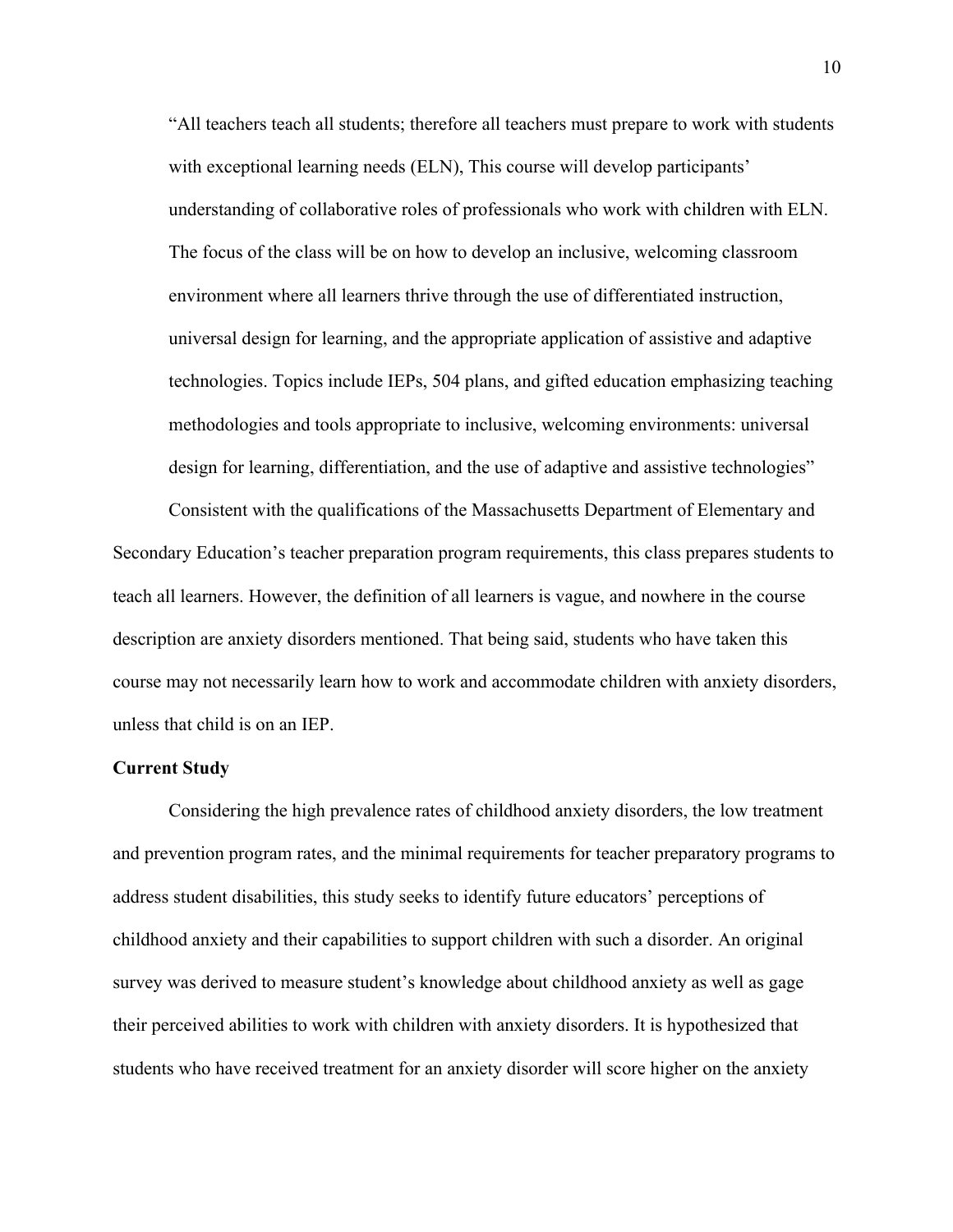disorder test and will plan to utilize anxiety-management strategies in their future classrooms. It is also hypothesized that students who have had experience with classroom-based anxietymanagement techniques will plan to use these in the future.

## **Methods**

## **Participants**

Invitations to complete the survey were sent to all undergraduate and graduate students enrolled in teacher preparation programs at a public university in Massachusetts in the spring of 2019. There were a total of 41 respondents, 38 of whom where female and 3 were male. Participants ranged in age from 20 to 34, with 22 being the average age. 8 participants were undergraduate students, 3 were graduate students, and 30 were in a combined undergraduate and graduate program. Areas of developmental study varied between participants with 20 focusing on early childhood, 13 studying elementary education, 3 focusing on middle or high school, and 5 participants focusing on general education.

## **Instruments**

Participants were asked to complete an original survey, which includes a test to assess participants' knowledge about anxiety, as well as a survey about participant demographics and participants' attitudes toward student anxiety in their future classroom. The test was a mix of true or false and multiple-choice questions and was designed to gauge how much participants knew about anxiety as well as childhood anxiety disorders. Sample questions include "which is the most prevalent class of mental disorders in children under 18 years of age in the United States today?" and "true or false: children usually out-grow an anxiety disorder." The full test can be found in Appendix A.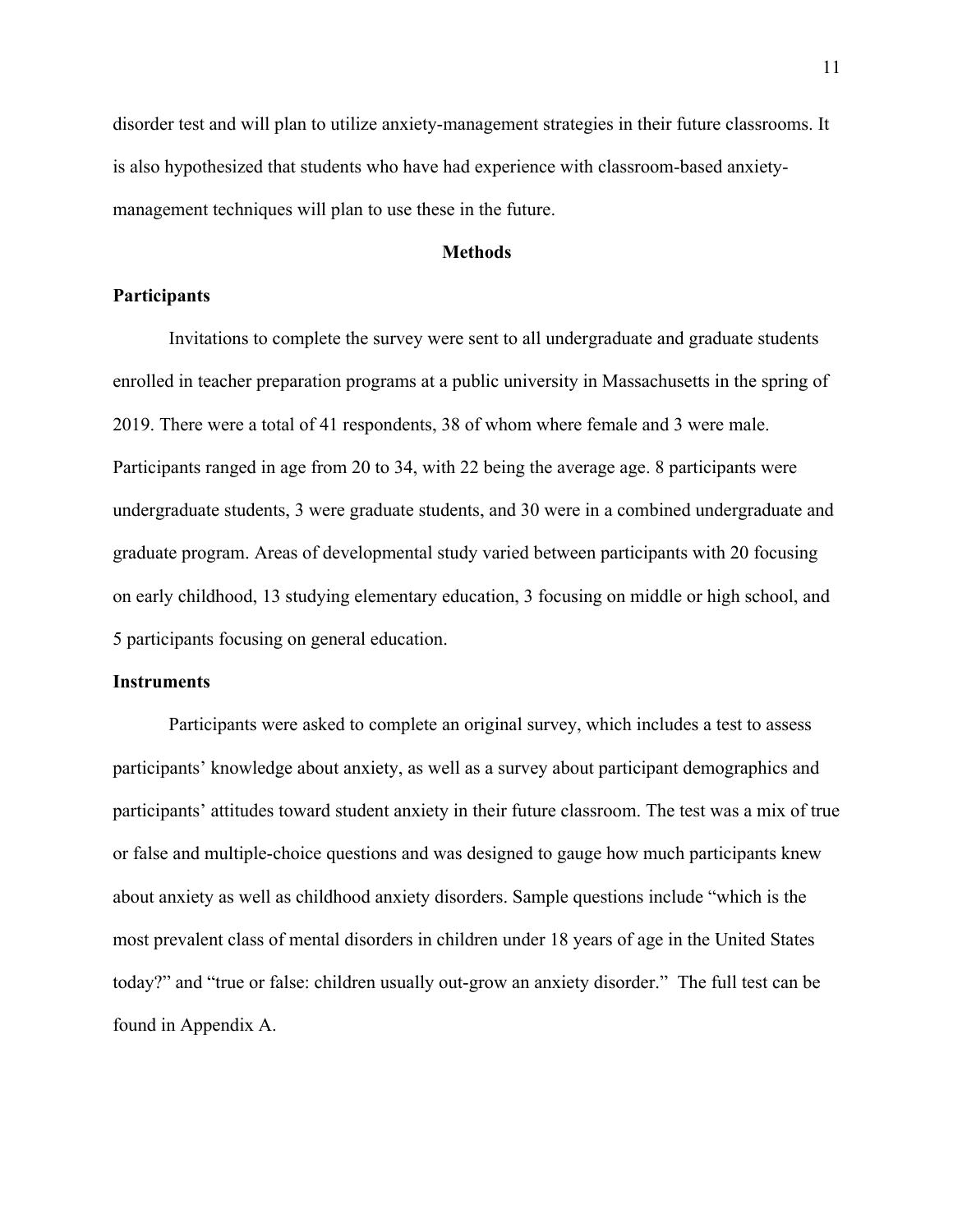The survey included questions about participant age, gender, degree program and credits completed. A section measuring participant exposure to anxiety was also included. Participants were given fixed response options 1-4 from "I have occasional anxiety" to "I have a diagnosed anxiety disorder" in order to determine their personal experiences with anxiety. A yes or no question regarding their relationships with family and friends with a diagnosed anxiety disorder was also asked. Participants were also asked to complete questions about their experience in various childcare settings. Participants reported their experience with babysitting, camp counseling, pre-practicum hours, and other childcare backgrounds on a scale from none - to a great amount.

Finally, participants were asked to provide attitudinal ratings about a teacher's role in addressing childhood anxiety as well as their future classroom plans. The five-point Likert scale ranged from strongly disagree to agree. Two statements, "I have a good understanding of childhood anxiety" and "I have been taught how to support children in my class with childhood anxiety" were included to measure confidence levels with the subject of anxiety disorders. The rest of the rating scale was used to assess attitudes toward childhood anxiety in the classroom. The rating system included statements such as, "as a teacher, I should take responsibility to educate my students about anxiety" and "I will teach the students in my class self-help strategies for calming down." These were designed to gauge the likelihood of future teachers including anxiety prevention strategies in the classroom and their beliefs on whether or not they view it as their responsibility to help children cope with mental health. The full set of attitudinal items can be found in Appendix B.

## **Procedures**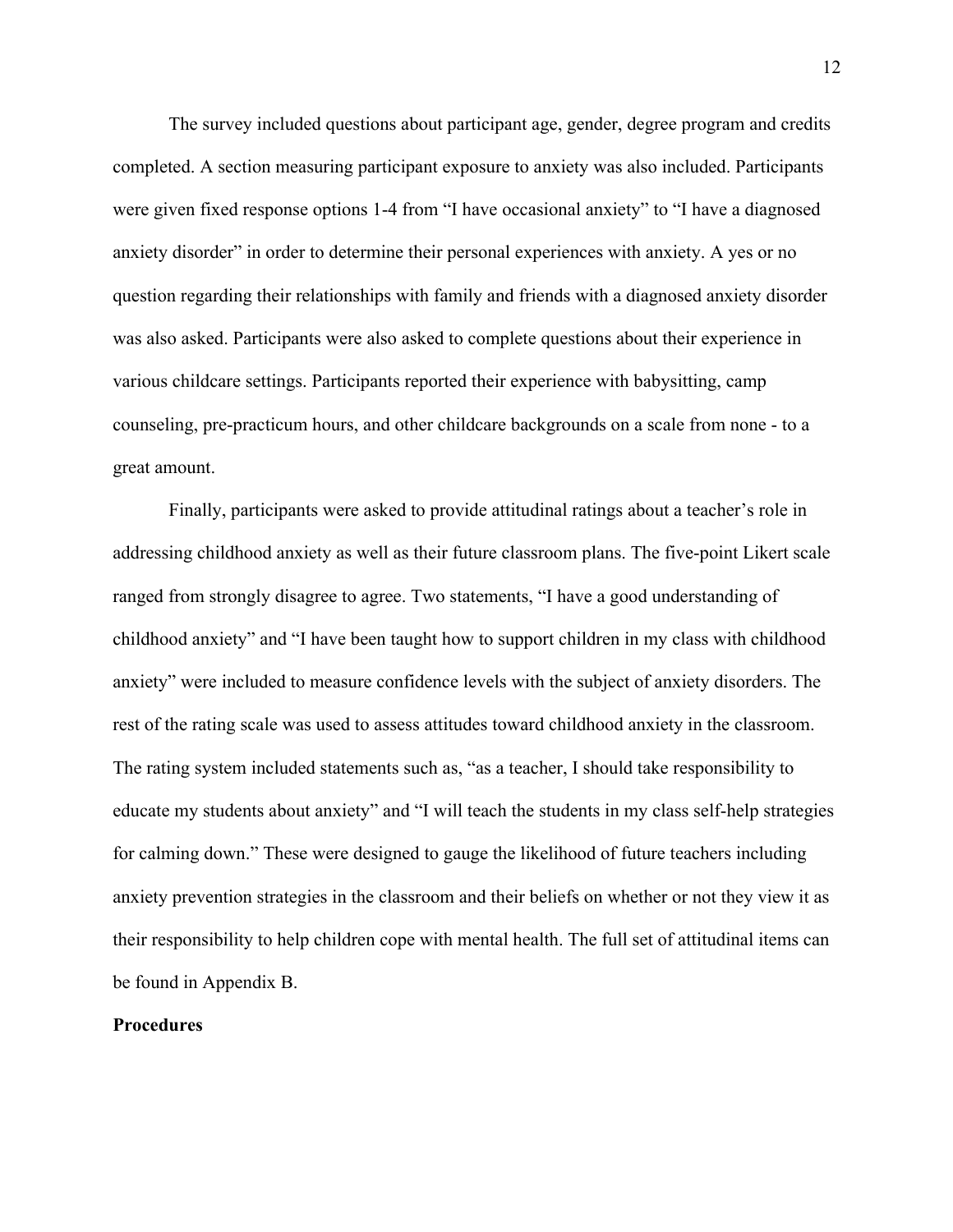The sample was drawn from students enrolled in teacher preparatory programs at a public university in Massachusetts. Invitations to complete the survey were posted on the university's social media pages and sent to all undergraduate and graduate students enrolled in education programs at the university. The researchers utilized SurveyMonkey to administer the survey and gather results. Using SurveyMonkey logic, non-education students (i.e, participants who did not select an education major, minor, licensure or grad degree program) were automatically redirected to the Survey Completion/Thank you page and were not included in the sample.

Participants were not asked to state their names to ensure anonymity. To protect the confidentiality of participants' responses, no computer addresses were collected and SSL data encryption was enabled through SurveyMonkey. All reports of the study involved aggregated data and not individual responses. There was minimal risk involved in participating in the study. This study did ask students about their experience with anxiety, but a list of mental health resources offered by the university was provided for participants at the end of the survey. Consent was obtained at the beginning of the study as participants had to agree to the terms and conditions of the study before continuing. There were no repercussions if participants decided to withdraw from the study. The purpose of the study was disclosed once the participants completed the study. Participants were also given the contact information of the researchers if they wished to follow up on the study's results. A copy of the disclosure statement can be found in the Appendix.

### **Results**

#### **Examination of Child Anxiety Test Scores**

A Pierson Correlation was calculated between anxiety test scores and self-assessment ratings of knowledge on childhood anxiety. The correlation was not significant (*r* = -.17, *df* =38).

13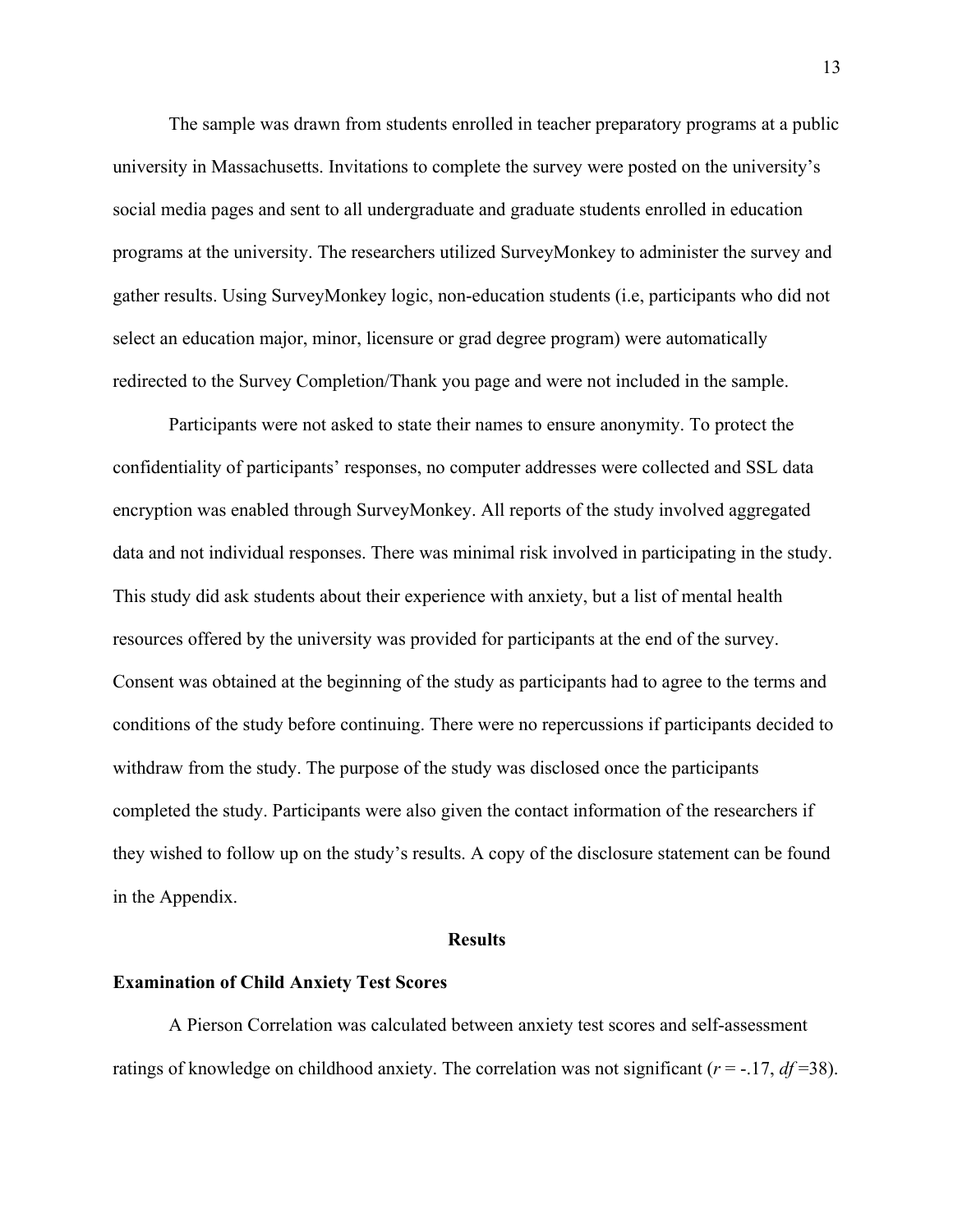Table 1 depicts the descriptive statistics of the test scores measuring anxiety knowledge. The mean test score for all participants was 6.22 out of a possible score of 8 with a standard deviation of 1.04. Participants were broken up into four groups representing an early childhood concentration, an elementary concentration, a high school concentration, and a general education concentration. The mean test scores or all concentrations fell around 6 out of a possible score of 8. The two highest scores were groups 1 (early childhood education) and group 4 (general education). Group 4 had the highest average score with 6.4 and group 1 had a close mean score of 6.3.

## **Table 1 Descriptive Statistics of Test Scores**

|                 |    | Mean              |                |
|-----------------|----|-------------------|----------------|
|                 | N  | <b>Test Score</b> | Std. Deviation |
| Early Childhood | 20 | 6.30              | 1.302          |
| Elementary      | 13 | 6.08              | .760           |
| Secondary       | 3  | 6.00              | 1.000          |
| General         | 5  | 6.40              | .548           |
| Total           | 41 | 6.22              | 1.037          |

A one-way analysis of variance was performed to explore any significant relationships between test scores and developmental concentrations. No statistically significant differences were found between developmental groups.

A regression was also performed to examine the relationship between exposure to childhood anxiety in participants' college curriculum, their field and work experiences, as well as their personal experience on anxiety knowledge test scores**.** None of the factors were found to have predicted participants' anxiety knowledge test scores. Table 2 (below) shows the results from the regression.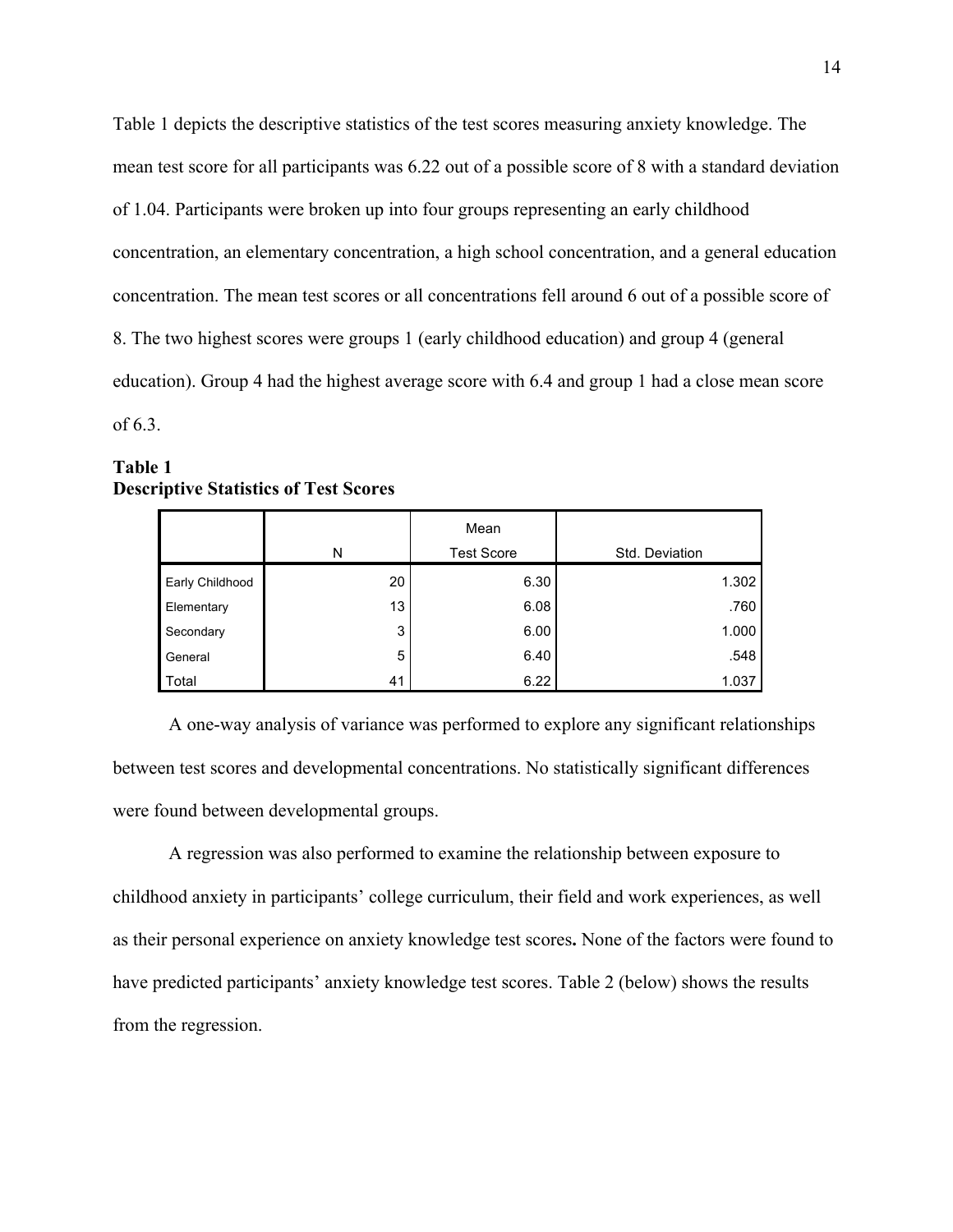## **Table 2 Regression of Participant Factors on Test Scores**

|       |                               |                                    |            | Standardized |          |      |
|-------|-------------------------------|------------------------------------|------------|--------------|----------|------|
|       |                               | <b>Unstandardized Coefficients</b> |            | Coefficients |          |      |
| Model |                               | B                                  | Std. Error | Beta         | t        | Sig. |
|       | (Constant)                    | 6.139                              | 1.469      |              | 4.180    | .000 |
|       | Have you been in a college    |                                    |            |              |          |      |
|       | class that has addressed      | $-658$                             | .468       | $-.258$      | $-1.406$ | .171 |
|       | adult anxiety?                |                                    |            |              |          |      |
|       | Have you been in a college    |                                    |            |              |          |      |
|       | class that addressed          | .066                               | .374       | .033         | .177     | .861 |
|       | childhood anxiety?            |                                    |            |              |          |      |
|       | Degree Program Focus          | .050                               | .183       | .050         | .274     | .786 |
|       | Childcare Experience          | .061                               | .045       | .249         | 1.344    | .190 |
|       | In these roles, have you      |                                    |            |              |          |      |
|       | ever worked with children     | $-0.053$                           | .212       | $-.047$      | $-.250$  | .804 |
|       | with anxiety?                 |                                    |            |              |          |      |
|       | Which of the following best   |                                    |            |              |          |      |
|       | describes your experience     | .024                               | .156       | .031         | .154     | .879 |
|       | with anxiety?                 |                                    |            |              |          |      |
|       | Do any of your close friends  |                                    |            |              |          |      |
|       | or family members have a      | $-0.815$                           | .487       | $-0.319$     | $-1.673$ | .105 |
|       | diagnosed anxiety disorder?   |                                    |            |              |          |      |
|       | Are there some strategies     |                                    |            |              |          |      |
|       | you will likely use in your   |                                    |            |              |          |      |
|       | classroom to reduce anxiety   | .560                               | .420       | .240         | 1.333    | .193 |
|       | in students? If so, give some |                                    |            |              |          |      |
|       | examples.                     |                                    |            |              |          |      |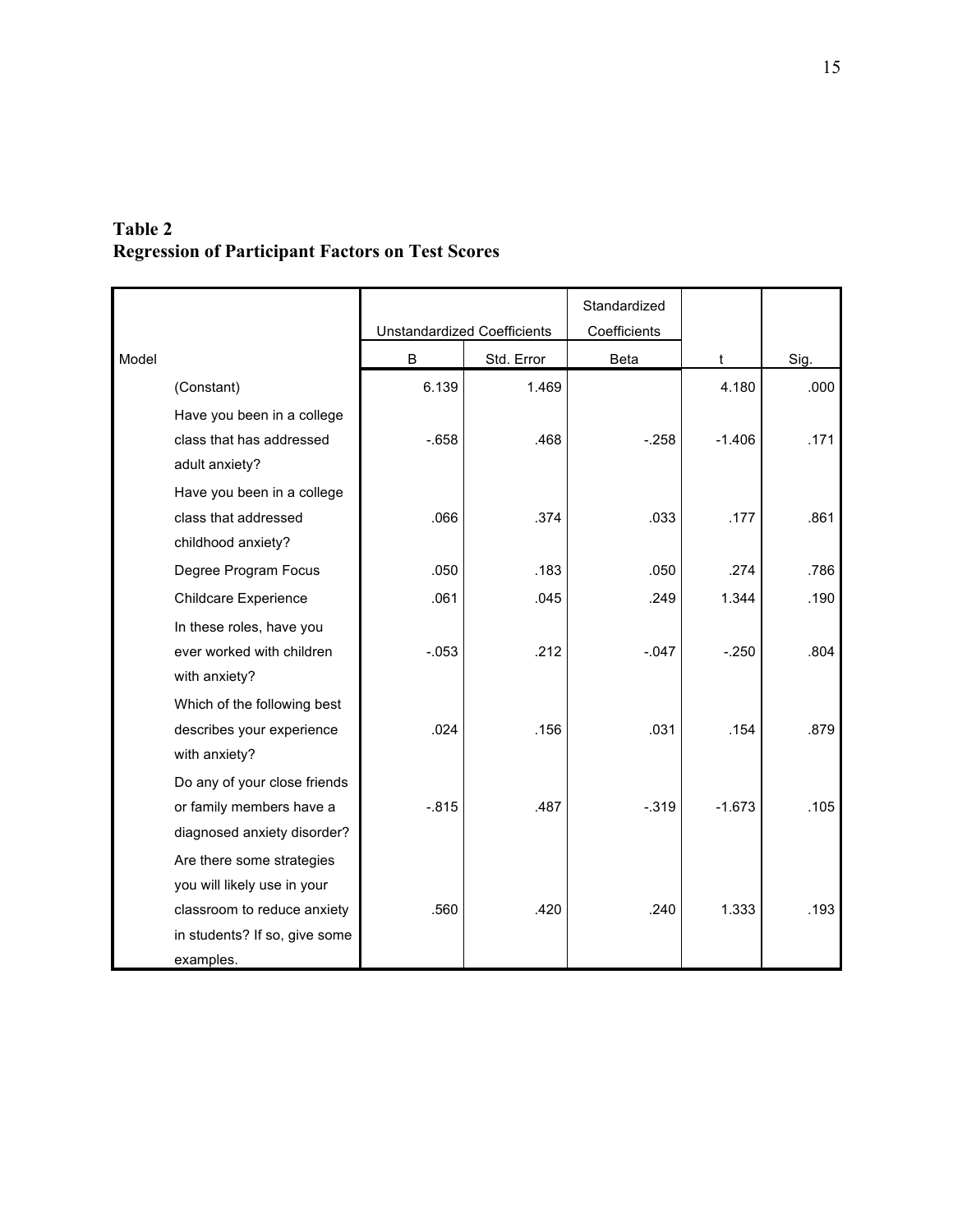# **Examination of Students' Self Reports about their Preparation and Expectations for Working with Children with Anxiety in the Classroom**

Participants were asked to rank their agreement with 11 statements based on a 5-point Likert scale. The first two statements were designed to measure future educators' self-identified knowledge and preparedness regarding childhood anxiety. These two statements also yielded contradictory results. For the first statement, "I have a good understanding of childhood anxiety," 58.9% of participants selected either agree or strongly agree. 17.9% of participants disagreed that they have a good understanding of childhood anxiety and the remaining 23.08% selected neither agree nor disagree. The second statement, "I have been taught how to support children in my class with childhood anxiety," showed greater participant disagreement with 41.03% selecting disagree and 5.13% selecting disagree. 15.38% of participants gave a neutral response, 33.33% agreed with the statement and only 5.13% of participants strongly agreed that they have been taught to support children with anxiety.

The remaining 9 statements measured future educators perceptions about childhood anxiety disorders. Most of the statements had participant ratings of either agree or strongly agree. The first of the 9 statements, "Childhood anxiety is an issue that I will have to address within my classroom" received unanimous positive response with 41.03% of participants strongly agreeing, 56.41% agreeing, and only 2.56% giving a neutral response. All of the statements and participant ratings can be found below in Table 3.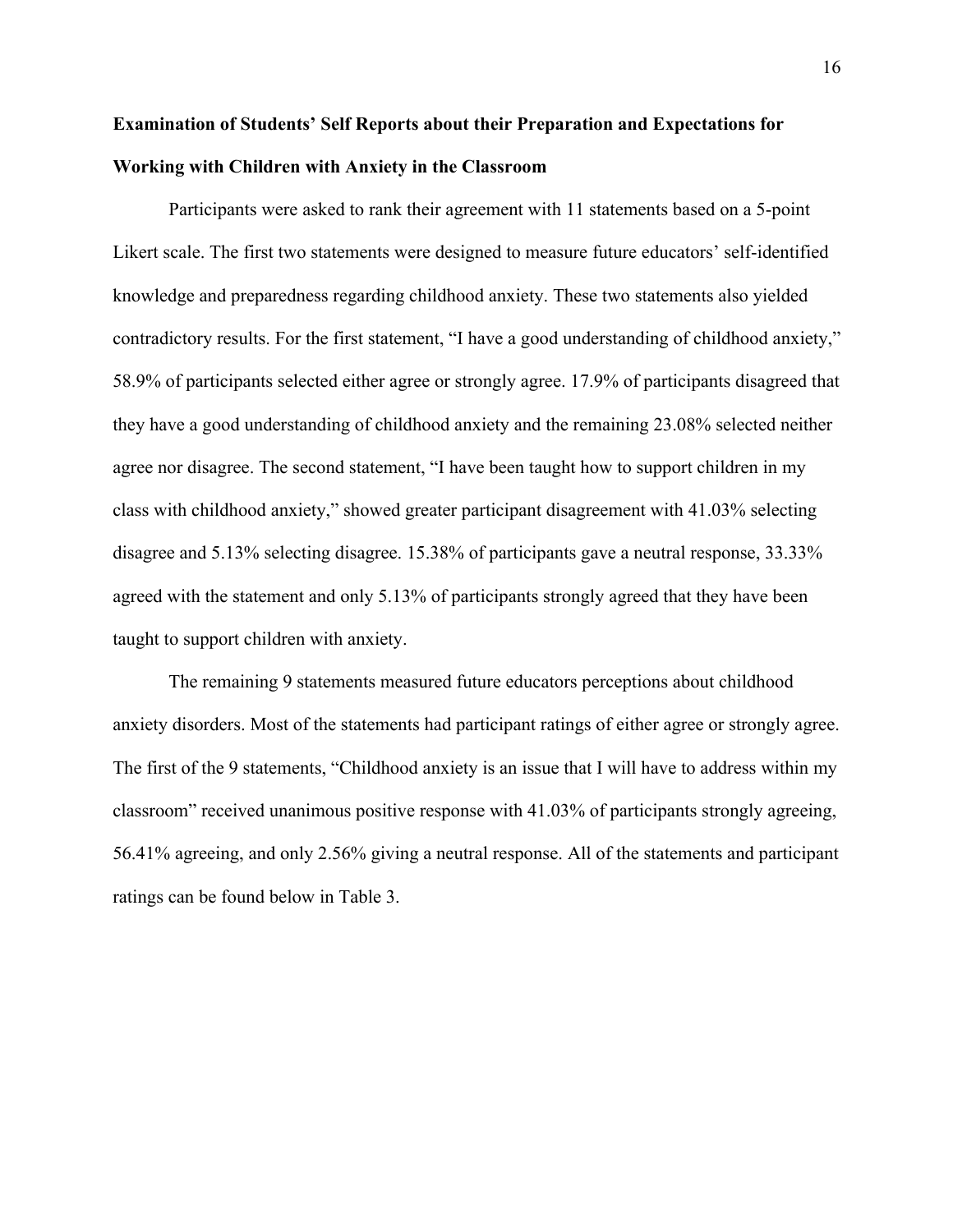# **Table 3 Participants' Attitudes and Perception on Childhood Anxiety Disorders (N=39)**

|                                                                                               | <b>STRONGLY</b><br><b>DISAGREE</b> | <b>DISAGREE</b> | <b>NEUTRAL</b> | <b>AGREE</b> | <b>STRONGLY</b><br><b>AGREE</b> |
|-----------------------------------------------------------------------------------------------|------------------------------------|-----------------|----------------|--------------|---------------------------------|
| I have a good understanding of<br>childhood anxiety.                                          | $0.00\%$                           | 17.95%          | 23.08%         | 51.28%       | 7.69%                           |
| I have been taught how to support<br>children in my class with childhood<br>anxiety.          | 5.13%                              | 41.03%          | 15.38%         | 33.33%       | 5.13%                           |
| Childhood anxiety is an issue that I<br>will have to address within my<br>classroom.          | $0.00\%$                           | $0.00\%$        | 2.56%          | 56.41%       | 41.03%                          |
| As a teacher, I should take<br>responsibility to educate my students<br>about anxiety.        | $0.00\%$                           | $0.00\%$        | 15.38%         | 56.41%       | 28.21%                          |
| As a teacher, I should take measures<br>that will reduce anxiety in my<br>students.           | $0.00\%$                           | $0.00\%$        | 2.56%          | 33.33%       | 64.10%                          |
| I plan on implementing activities<br>that encourage mindfulness in my<br>classroom.           | $0.00\%$                           | $0.00\%$        | $0.00\%$       | 46.15%       | 53.85%                          |
| As a teacher, I view it as my<br>responsibility to teach the children in<br>my class empathy. | $0.00\%$                           | $0.00\%$        | 2.56%          | 41.03%       | 56.41%                          |
| As a teacher, I view it as my<br>responsibility to teach relaxation<br>skills to my students. | 2.56%                              | $0.00\%$        | 5.13%          | 51.28%       | 41.03%                          |
| I will teach the students in my class<br>self-help strategies for calming<br>down.            | $0.00\%$                           | $0.00\%$        | $0.00\%$       | 43.59%       | 56.41%                          |
| I will promote intrapersonal<br>motivation over material motivation<br>in my classroom.       | $0.00\%$                           | $0.00\%$        | 15.38%         | 51.28%       | 33.33%                          |
| As a teacher, it is my job to teach<br>children social and emotional<br>regulation.           | 2.56%                              | $0.00\%$        | 5.13%          | 56.41%       | 35.90%                          |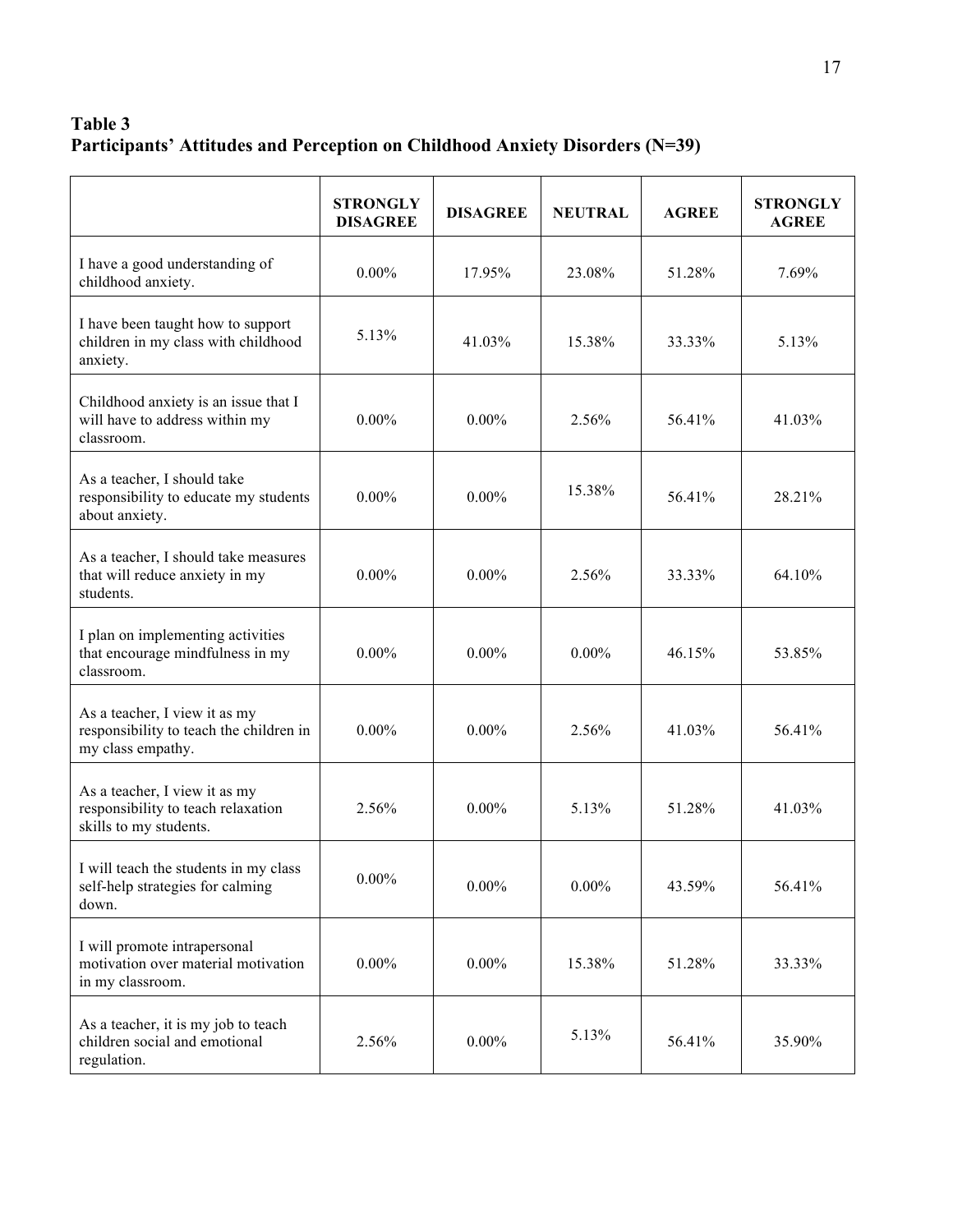A one-way analysis of variance was performed to test overall differences in perceptions by developmental focus of degree program. The four areas of developmental focus were early childhood education (preschool - second grade), elementary (first grade-sixth grade), secondary education (seventh grade- twelfth grade), and general education (specialized subjects, i.e. art). No statistically significant results were found from this test. The descriptive statistics for the developmental groups can be found in Table 4 below.

**Table 4 Descriptive Statistics for Perceptions**

|                        | N  | Mean | Std. Deviation |  |
|------------------------|----|------|----------------|--|
| <b>Early Childhood</b> | 20 | 3.42 | .32            |  |
| Elementary             | 12 | 3.44 | .43            |  |
| Secondary              | 3  | 3.29 | .28            |  |
| General                | 4  | 3.08 | .73            |  |
| l Total                | 39 | 3.38 | .41            |  |

A regression was performed to examine the affects of exposure to childhood anxiety in the program curriculum, field and work experience with children, and personal experiences on participants overall self-report of preparation and expectations for working with children with anxiety disorders. The only factor that showed to be a statistically significant predictor of selfreported perceptions was the degree program focus,  $b = -0.384$ ,  $t = -2.002$ ,  $p = 0.05$ . The results can be seen in Table 5.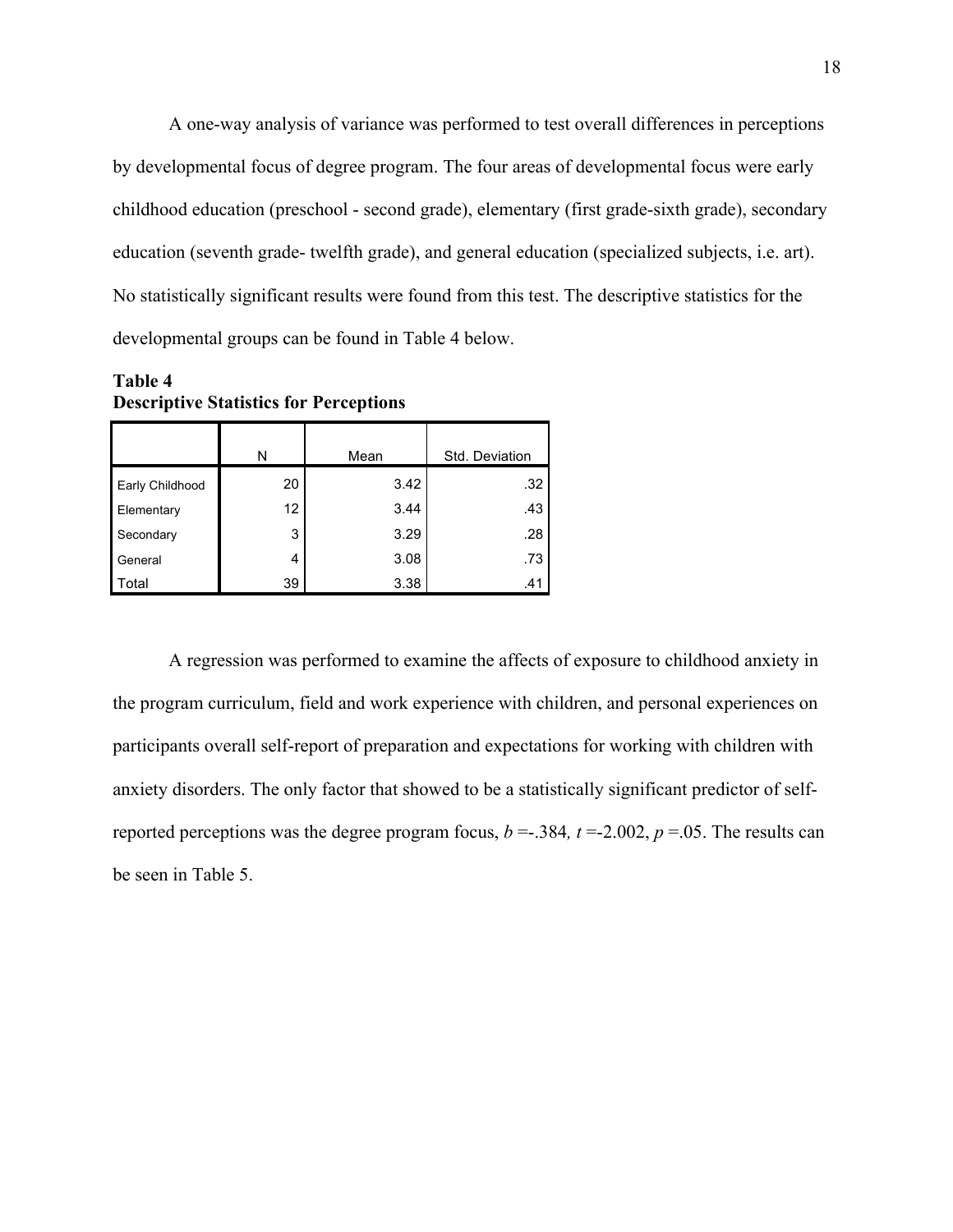## **Table 5** 19

**Regression of Exposure to Childhood Anxiety in the curriculum, field/work experience, and personal experience on Overall Self Report of Preparation and Expectations for Working with Children with Childhood Anxiety**

<u> 1980 - Johann Barnett, fransk politiker (d. 1980)</u>

|       |                               |                                    |            | Standardized |          |      |
|-------|-------------------------------|------------------------------------|------------|--------------|----------|------|
|       |                               | <b>Unstandardized Coefficients</b> |            | Coefficients |          |      |
| Model |                               | B                                  | Std. Error | Beta         | t        | Sig. |
|       | (Constant)                    | 3.660                              | .664       |              | 5.514    | .000 |
|       | Have you been in a college    |                                    |            |              |          |      |
|       | class that has addressed      | $-.074$                            | .201       | $-073$       | $-.369$  | .715 |
|       | adult anxiety?                |                                    |            |              |          |      |
|       | Have you been in a college    |                                    |            |              |          |      |
|       | class that addressed          | $-.121$                            | .162       | $-.148$      | $-.745$  | .463 |
|       | childhood anxiety?            |                                    |            |              |          |      |
|       | Degree Program Focus          | $-0.165$                           | .082       | $-0.384$     | $-2.002$ | .051 |
|       | Childcare Experience          | $-.004$                            | .020       | $-.038$      | $-193$   | .848 |
|       | Have you ever worked with     | .028                               | .094       | .060         | .301     | .766 |
|       | children with anxiety?        |                                    |            |              |          |      |
|       | Participants' experience with | $-0.033$                           | .066       | $-.104$      | $-503$   | .619 |
|       | anxiety                       |                                    |            |              |          |      |
|       | Close friends or family       |                                    |            |              |          |      |
|       | members with an anxiety       | .179                               | .215       | .166         | .832     | .413 |
|       | disorder                      |                                    |            |              |          |      |
|       | Will you use anxiety          |                                    |            |              |          |      |
|       | reducing strategies in your   | .009                               | .178       | .010         | .052     | .959 |
|       | future classroom?             |                                    |            |              |          |      |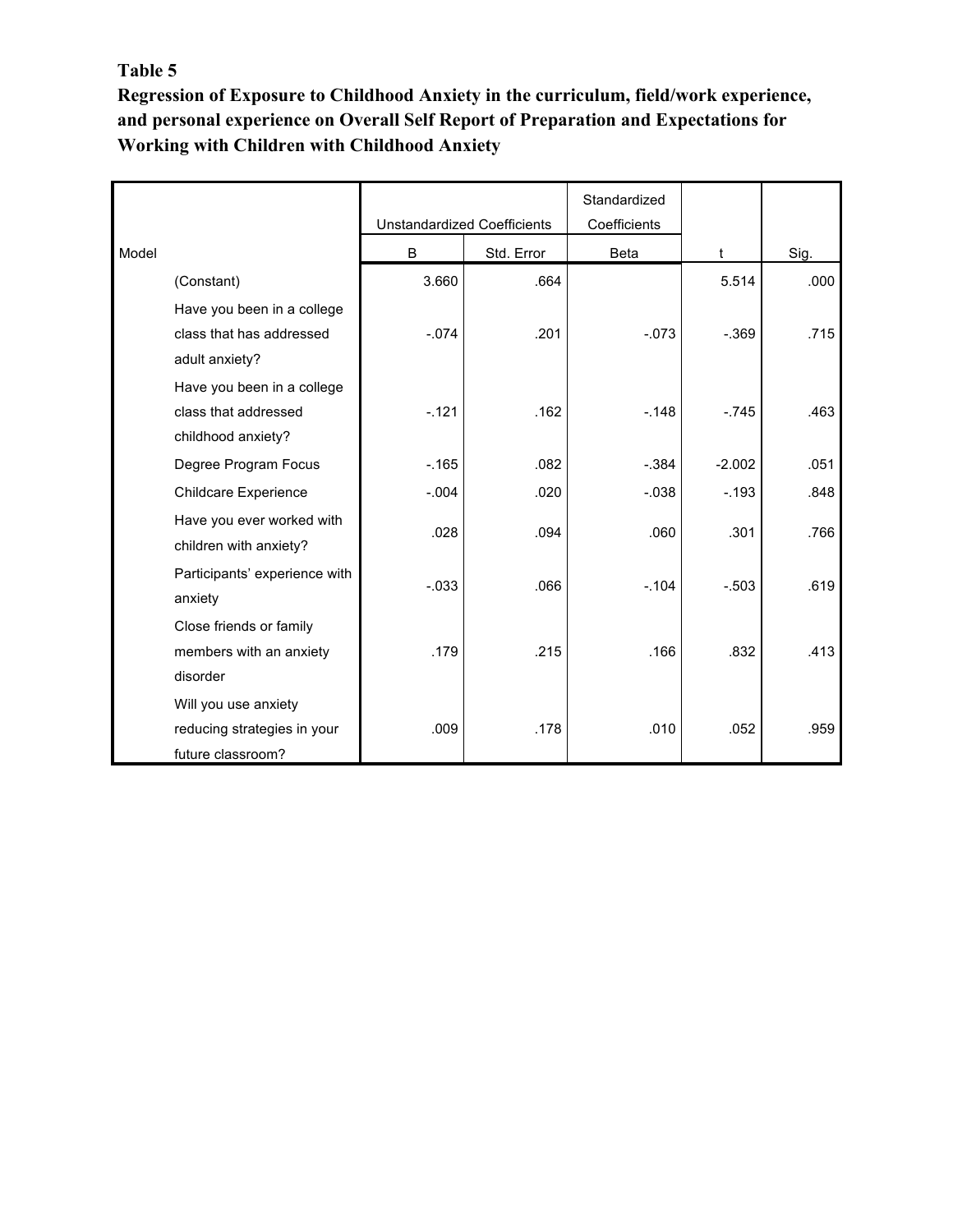### **Discussion**

This study surveyed undergraduate and graduate students enrolled in teacher preparation programs to gain insight on their knowledge of anxiety and their attitudes and perceptions toward childhood anxiety in the classroom. It was hypothesized that students who have received treatment for an anxiety disorder would score higher on the anxiety disorder test and will plan to utilize anxiety-management strategies in their future classrooms. It was also hypothesized that students who have had experience with classroom-based anxiety-management techniques would plan to use these in the future. Neither of these hypotheses were supported by the data.

After analyzing the collected data, there were no predictors of participants' anxiety knowledge test scores. There was one statistically significant predictor of participants' attitudes toward childhood anxiety in the classroom and that was participants' developmental focus of degree program. Participants enrolled in early childhood and elementary education programs reported higher levels of agreement toward statements about expectations of childhood anxiety in the classroom. It is important to note, however, that there were more early education and elementary education participants than the other two developmental focus areas. There were only five participants enrolled in a general developmental focus area and only three participants focusing on middle or high school education. Because there are so few general and secondary education participants in the sample, this survey does not represent all students in the teacher preparation program at this university. Rather, this survey mostly represents future educators studying at this university to teach in grades pre-school through sixth-grade.

The average anxiety test score was only 6.22 out of 8, which is a score of 77%. Considering that 31.9% of children meet criteria for an anxiety disorder (Merikangas et al. 2010), teachers will most likely encounter children with anxiety in their classrooms. When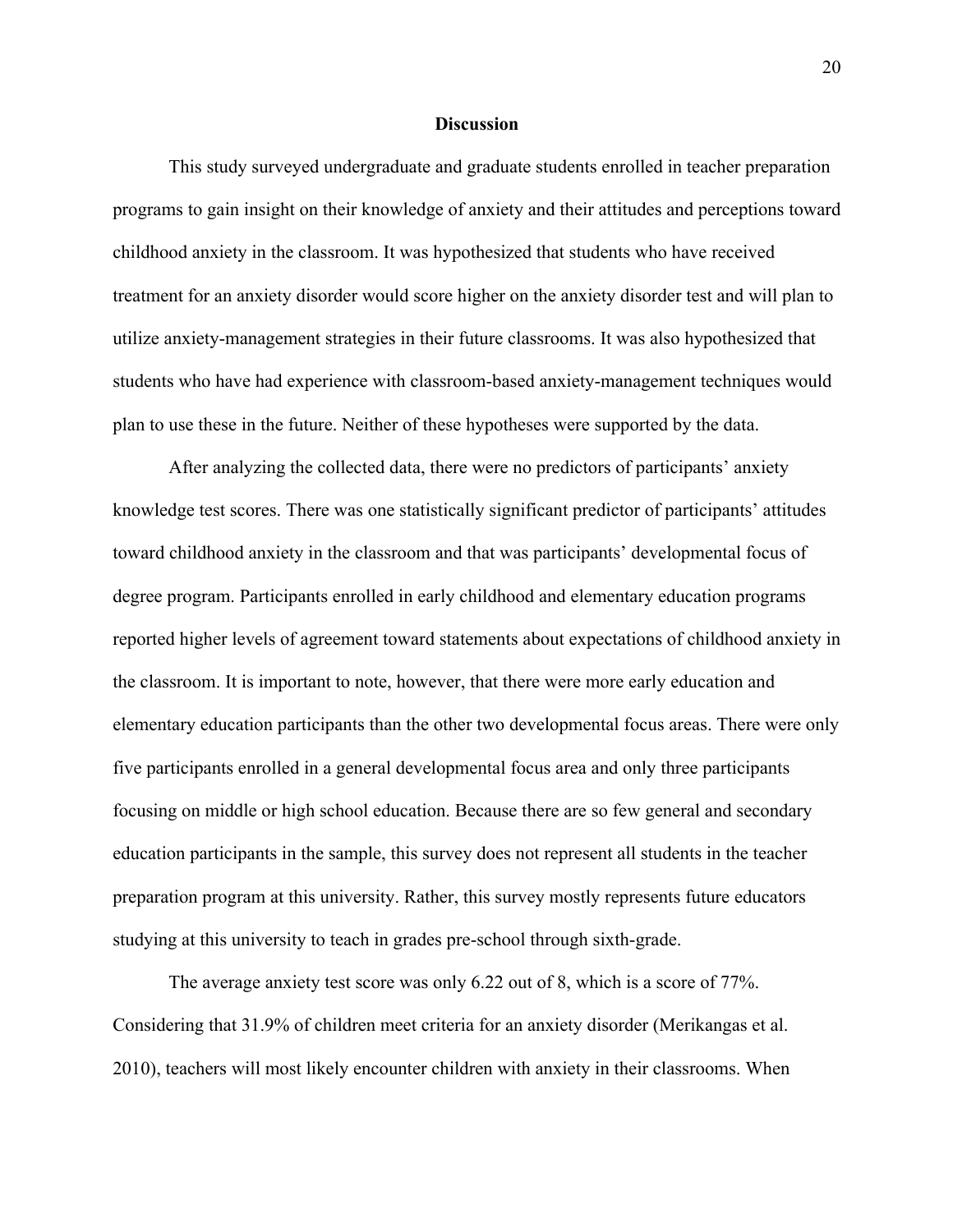looking at the test score in this light, a score of 77% of anxiety knowledge suggests there is some under- preparation to support the large number of children with anxiety disorders. Taking a closer look at the test responses, only 56% of participants knew anxiety disorders are the most prevalent mental health disorder for children under 18 years old. Only 41.46% of participants were aware of the prevalence of children diagnosed with an anxiety disorder. Finally, 73.7% of participants recognized cognitive-behavioral therapy as the most effective treatment for childhood anxiety disorders. This suggests that students at this university do not have adequate background knowledge on childhood anxiety, and therefore this opens up debate on whether they are prepared to support children with anxiety disorders.

As previously mentioned, no statistically significant predictors of participant test scores were found. This may be attributed to the test's design. Half of the questions on the test were true or false, and most participants answered these questions correctly. The test itself may not have been a valid assessment of anxiety knowledge, as the answers to the true or false questions do not reflect the varying degree of knowledge about the topic. If the test is not a valid measurement, that could explain why there were no participant factors that predicted test scores.

The participants' ratings on the statements created to measure self-identified knowledge and preparation as well as attitudes and perceptions about childhood anxiety in the classroom yielded interesting results. Nearly all participants, 97.44%, either agreed or strongly agreed that childhood anxiety is an issue that teachers will have to address in the classroom. Despite most participants acknowledging that childhood anxiety is something they will need to be prepared for, only 38.46% of participants agreed or strongly agreed that they have been taught how to support children with anxiety disorders. This discrepancy between not being equipped to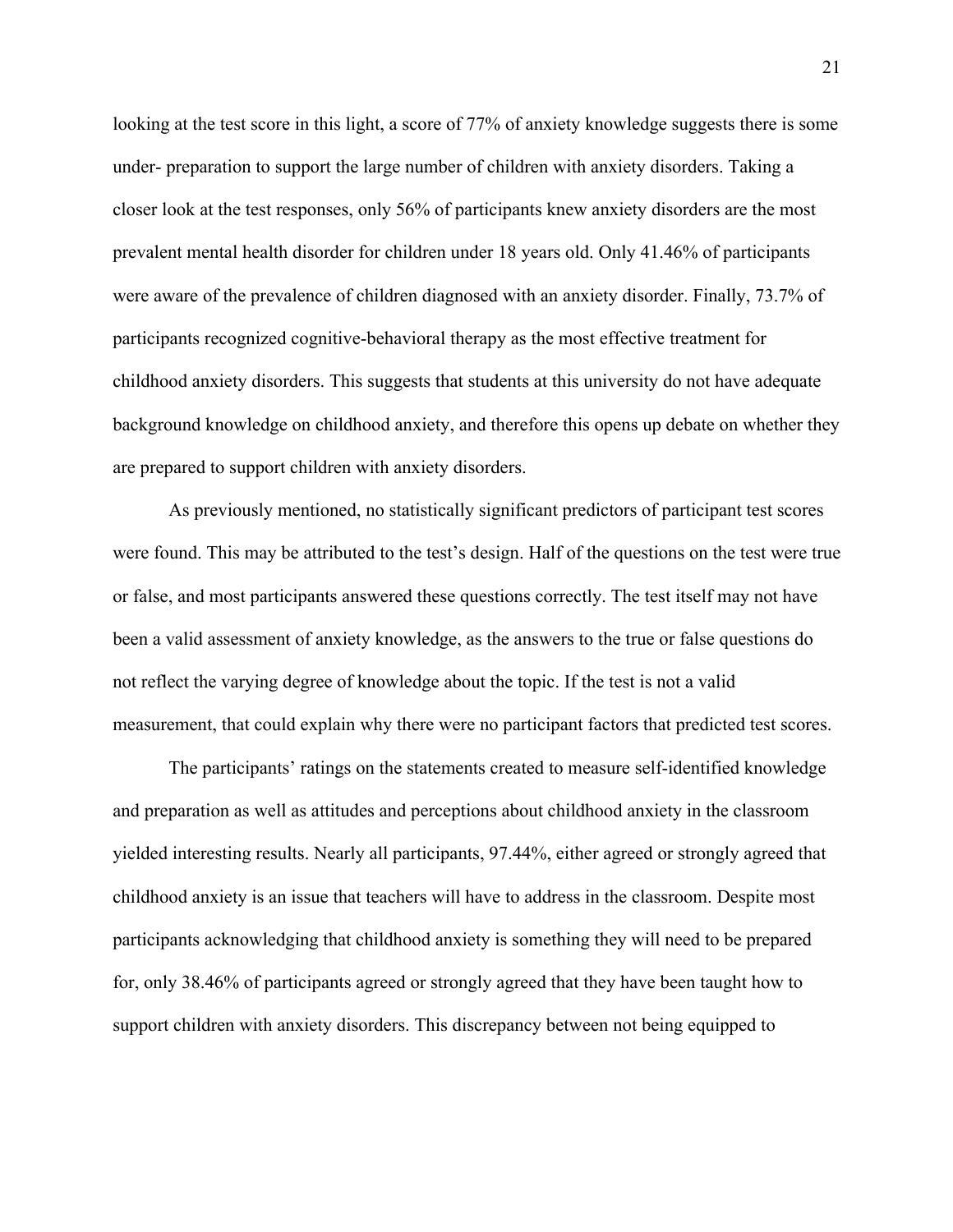sufficiently meet the needs of students with anxiety disorders, despite the high recognition that anxiety disorders must be addressed, is one that teacher preparation programs must remedy.

## **Conclusion**

Further research on teacher preparation to work with children with anxiety disorders is needed. With research suggesting that nearly half of all anxiety disorders emerge by age 6 (Merikangas et al. 2010), teachers will have some children in their classrooms with anxiety disorders. Massachusetts requires teacher preparation programs to prepare students to work with "exceptional groups," (MDESE, 2016) which refers to a wide range of diverse learners, including those with anxiety disorders. The low anxiety knowledge test scores as well as selfreported feelings of under preparedness to teach children with anxiety disorders suggests that teacher preparation programs need to do more to prepare future educators to meet the needs of children with anxiety disorders.

After considering the data collected from this study, it is recommended that this university add content regarding childhood anxiety into their teacher preparation program curriculum. The only class at the university that touches upon childhood anxiety disorders is "Teaching Students with Exceptional Learning Needs." After looking at the course description, anxiety disorders are not specifically covered in the class. One way to ensure education majors are prepared to work with children with anxiety disorders would be to add this as one of the objectives of the course, specifically stating it in the course description. Students could also be given an assessment before leaving the course to ensure students have received adequate knowledge to work with students with anxiety disorders. Regardless if teachers are trained to help children with anxiety disorders in "Teaching Students with Exceptional Learning Needs" or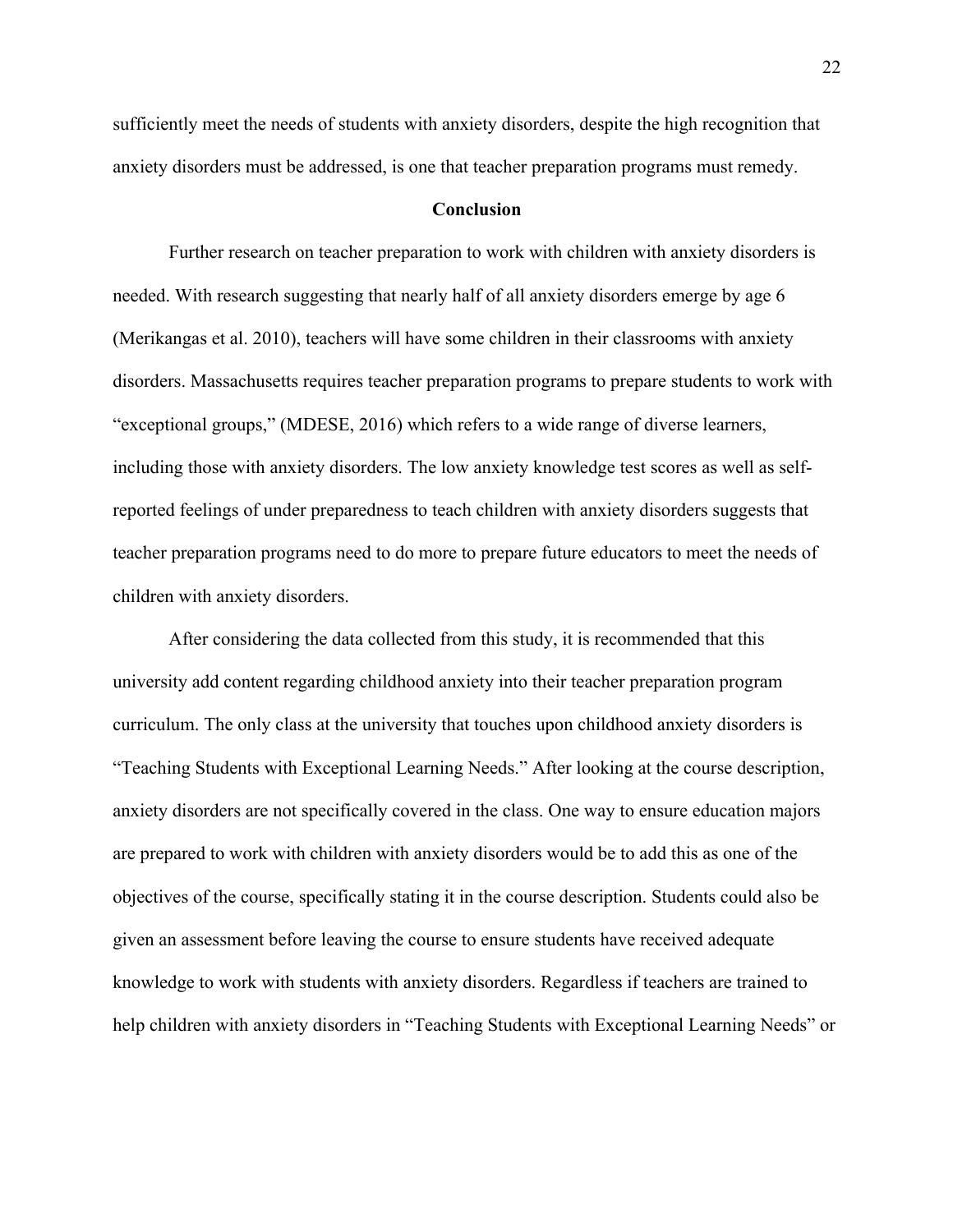in a class specifically designed for this purpose, one thing is clear and that is focus needs to be placed on preparation to work with children with anxiety disorders.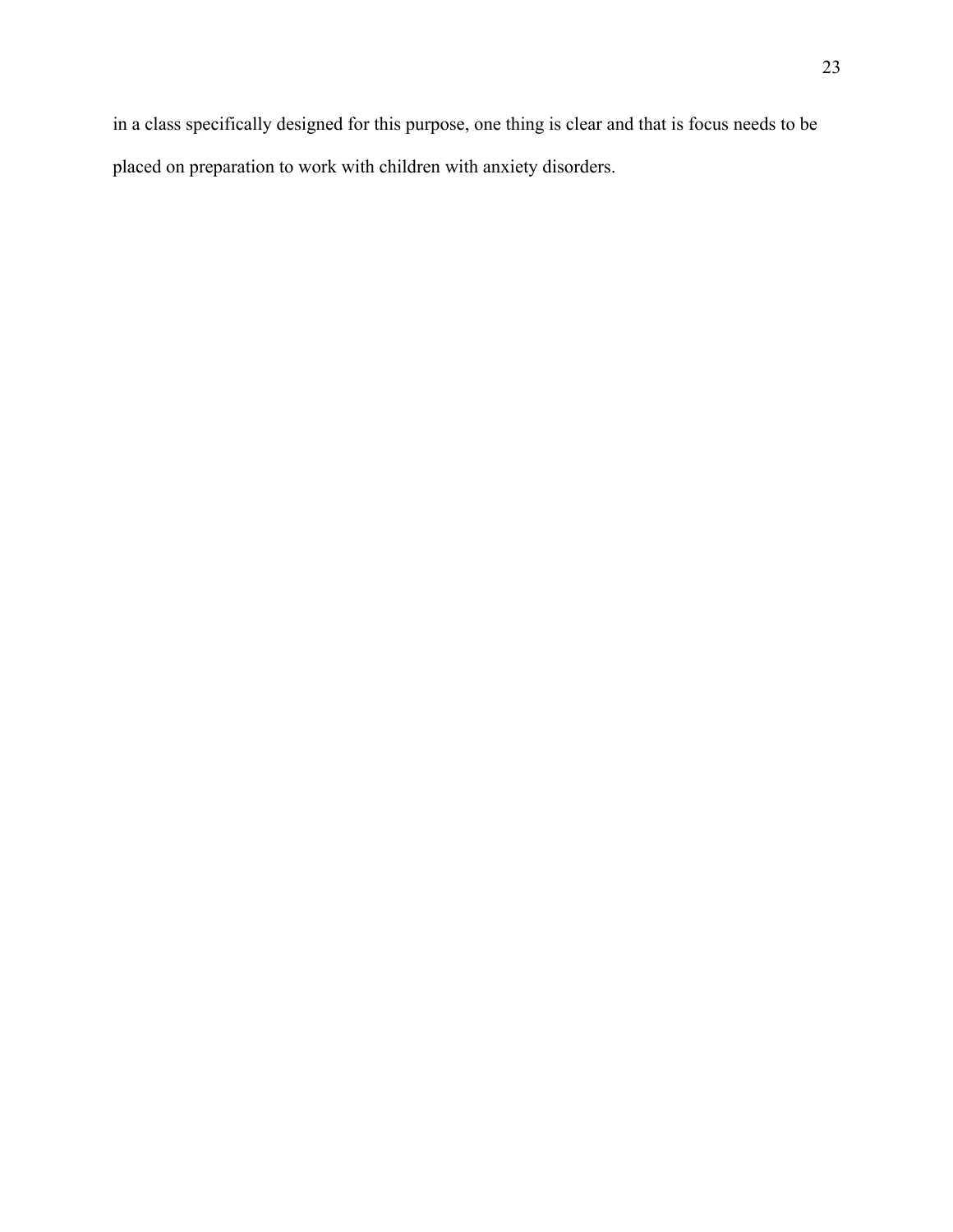### References

- American Academy of Child & Adolescent Psychiatry. (2017). Anxiety and Children. Retrieved from https://www.aacap.org/AACAP/Families\_and\_Youth/Facts\_for\_Families/FFF-Guide/The-Anxious-Child-047.aspx
- American Psychiatric Association. (2013). *Diagnostic and Statistical Manual of Mental Disorders* (5<sup>th</sup> ed.). Arlington, VA.
- Centers for Disease Control and Prevention. (2013). Mental Health Surveillance Among Children — United States, 2005–2011. *Morbidity and Mortality Weekly Report*, *62*(2).
- Bandora, A. (1978). Social Learning Theory of Aggression. *Journal of Communication. 28*. doi:10.1111/j.1460-2466.1978.tb01621.x
- Beesdo, K., Knappe, S., & Pine D. (2009). Anxiety and Anxiety Disorders in Children and Adolescents: Developmental Issues and Implications for DSM-V. *Psychiatric Clinical North Am., 32*(3). 483–524. doi:10.1016/j.psc.2009.06.002.
- Fao, E.B., & Kozak, M.J. (1986). Emotional Processing of Fear: Exposure to Corrective Information. *Psychological Bulletin. 99*(1).
- Friends Resilience. (2017). Retrieved from https://www.friendsresilience.org/about-us/
- Ghandour M., Sherman L., Vladutiu C., Ali M., Lynch S., Bitsko R., & Blumberg S. (2019). Prevalence and Treatment of Depression, Anxiety, and Conduct Problems in US Children. *The Journal of Pediatrics, 206*. doi.org/10.1016/j.jpeds.2018.09. 021
- Ginsburg, G.S., Becker, K.D., Kingery, J.N., & Nichols, T. (2008). Transporting CBT for Childhood Anxiety Disorders into Inner-City School-Based Mental Health Clinics. *Cognitive and Behavioral Practice, 15,*149-158. doi: 1077– 7229/08/148−158.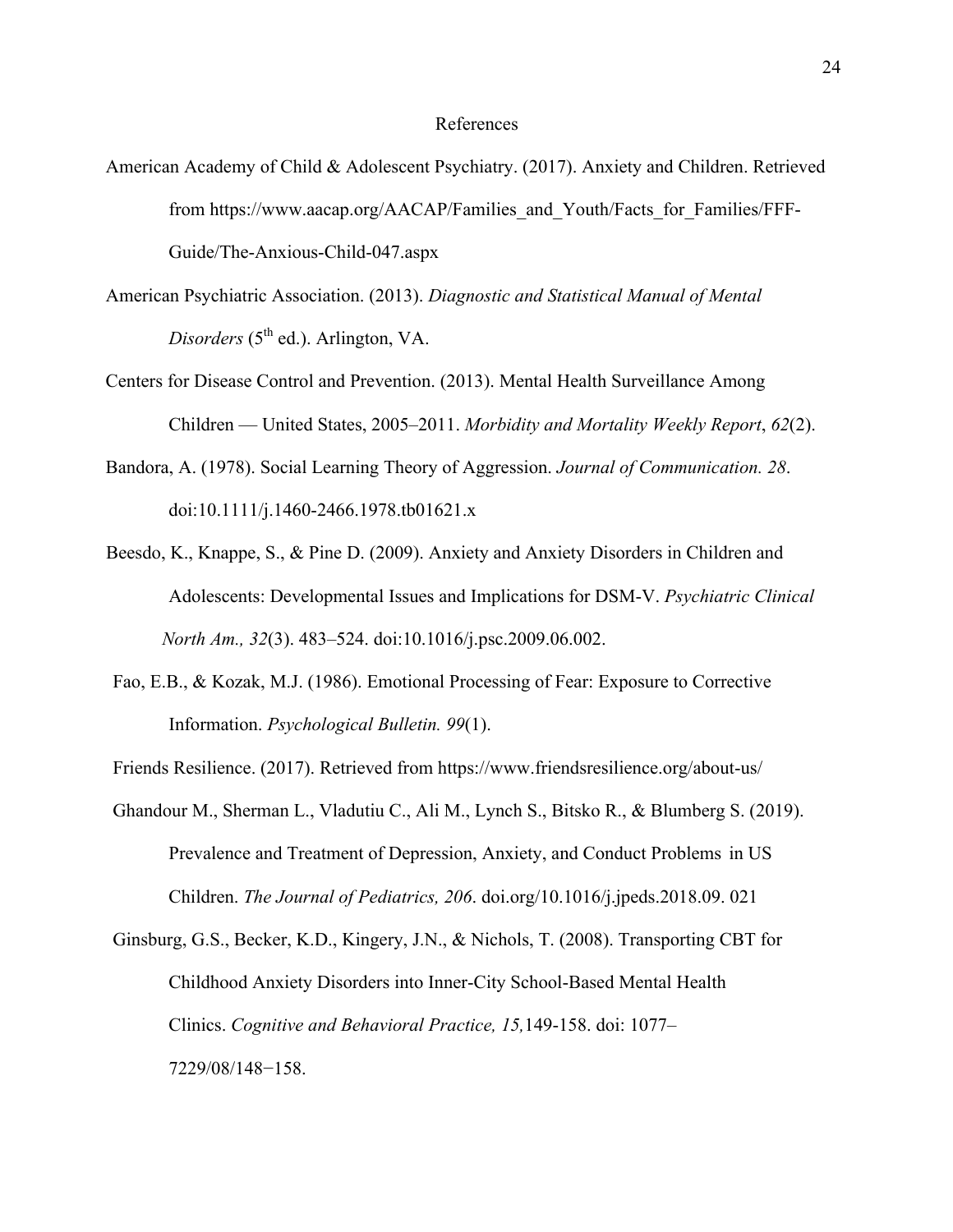- Higgins, E., & O'Sullivan, S. (2015). "What Works": Systematic Review of the "FRIENDS for Life" Programme as a Universal School-Based Intervention Programme for the Prevention of Child and Youth Anxiety. *Educational Psychology in Practice, 31*(4), 424- 438. http://dx.doi.org/10.1080/0266736 3.2015.1086977
- Johnstone, K.M., Kemps, E., & Chen, J. (2018). A Meta-Analysis of Universal School- Based Prevention Programs for Anxiety and Depression in Children. *Clinical Child and Family Psychology Review, 21*, 466–481. https://doi.org/10.1007/s 10567-018-0266-5
- Kaczkurkin A.N., & Foa E.B. (2015). Cognitive-Behavioral Therapy for Anxiety Disorders: an Update on the Empirical Evidence. *Dialogues in Clinical Neuroscience. 17*(3). PMID: 26487814
- Kent, J.M., Coplan, J.D., & Gorman, J.M. (1998). Clinical Utility of the Selective Serotonin Reuptake Inhibitors in the Spectrum of Anxiety. *Society of Biological Psychiatry.44*.
- Kessler R.C., Berglund P., Demler O., Jin R., Merikangas K.R., & Walters, E.E. (2005) Lifetime Prevalence and Age-of-Onset Distributions of DSM-IV Disorders in the National Comorbidity Survey Replication. *Arch Gen Psychiatry.* 62(6):593–602. doi:10.1001/archpsyc.62.6.593
- Locher, C., Koechlin, H., Zion, S.R., Werner, C., Pine, D.S., Kirsch, I., Kessler, R.C., Kossowsky, J. (2017). Efficacy and Safety of Selective Serotonin Reuptake Inhibitors, Serotonin-Norepinephrine Reuptake Inhibitors, and Placebo for Common Psychiatric Disorders Among Children and Adolescents A Systematic 1/jamapsychiatry.2017.2432
- Massachusetts Department of Elementary and Secondary Education. (2006). Special Education. Retrieved from http://www.doe.mass.edu/sped/links/emotional.html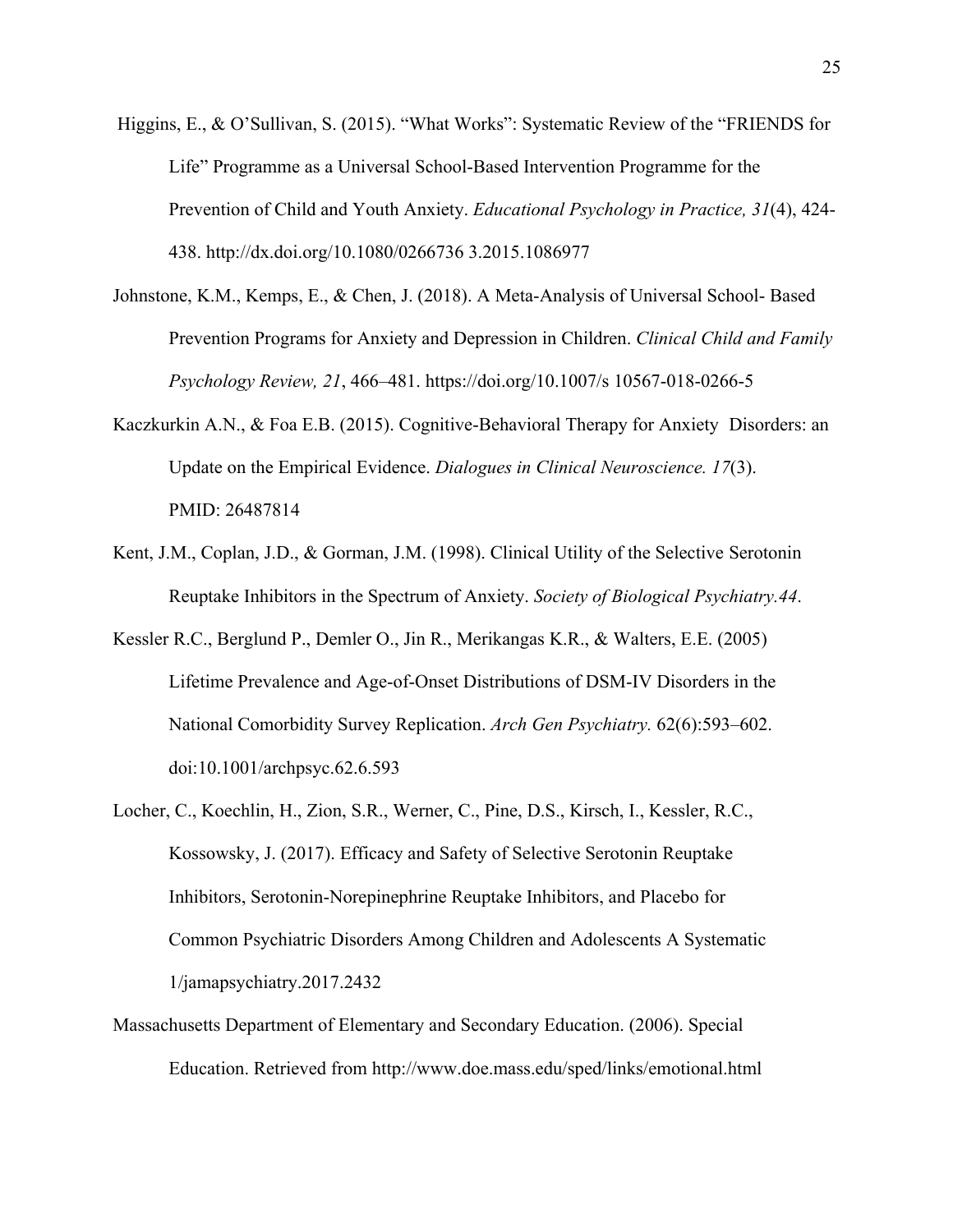- Massachusetts Department of Elementary and Secondary Education. (2018). Education Laws and Regulations. Retrieved fromhttp://www.doe.mass.edu/lawsregs/603cm r7.html?section=04
- Massachusetts Department of Elementary and Secondary Education. (2016). Guidelines for Program Approval [PDF file]. Retrievedfromhttp://www.doe.mass.edu/edprep/Prog ramApproval.pdf
- Merikangas, H., Burstein M., Swanson, Avenevoli, Cui, Benjet, Georgiades, & Swendsen. (2010). Lifetime Prevalence of Mental Disorders in US Adolescents: Results from the National Comorbidity Study-Adolescent Supplement (NCS-A). *Journal of American Academic Child Adolescent Psychiatry*. 2010 October ; 49(10): 980– 989.doi:10.1016/j.jaac.2010.05.017.
- Murphy, T.K., Bengtson, M.A., Tan, J.Y., Carbonell, E., & Levin, G.M. (2000). Selective Serotonin Reuptake Inhibitors in the Treatment of Pediatric Anxiety Disorders: a Review. *International Clinical Psychopharmacology, 15*(2). 11110019
- Pavlov, I.P. (1927). Conditioned Reflexes: an Investigation of the Physiological Activity of the Cerebral Cortex. *Annals of Neuroscience.17*(3). 10.5214/ans.0972- 7531.1017309
- Skinner, B.F. (1963). Operant Behavior. *American Psychologist.*
- Sulkowski, M.L, Joyce, D.K., & Storch, E.A. (2012) Treating Childhood Anxiety in Schools: Service Delivery in a Response to Intervention Paradigm. *Journal of Child and Family Studies, 21*, 938-947. doi:10.1007/s10826-011-9553-1
- Thoma N., Pilecki B., & McKay D. (2015). Contemporary Cognitive Behavior Therapy: A Review of Theory, History, and Evidence**.** *Psychodynamic Psychiatry, 43*(3).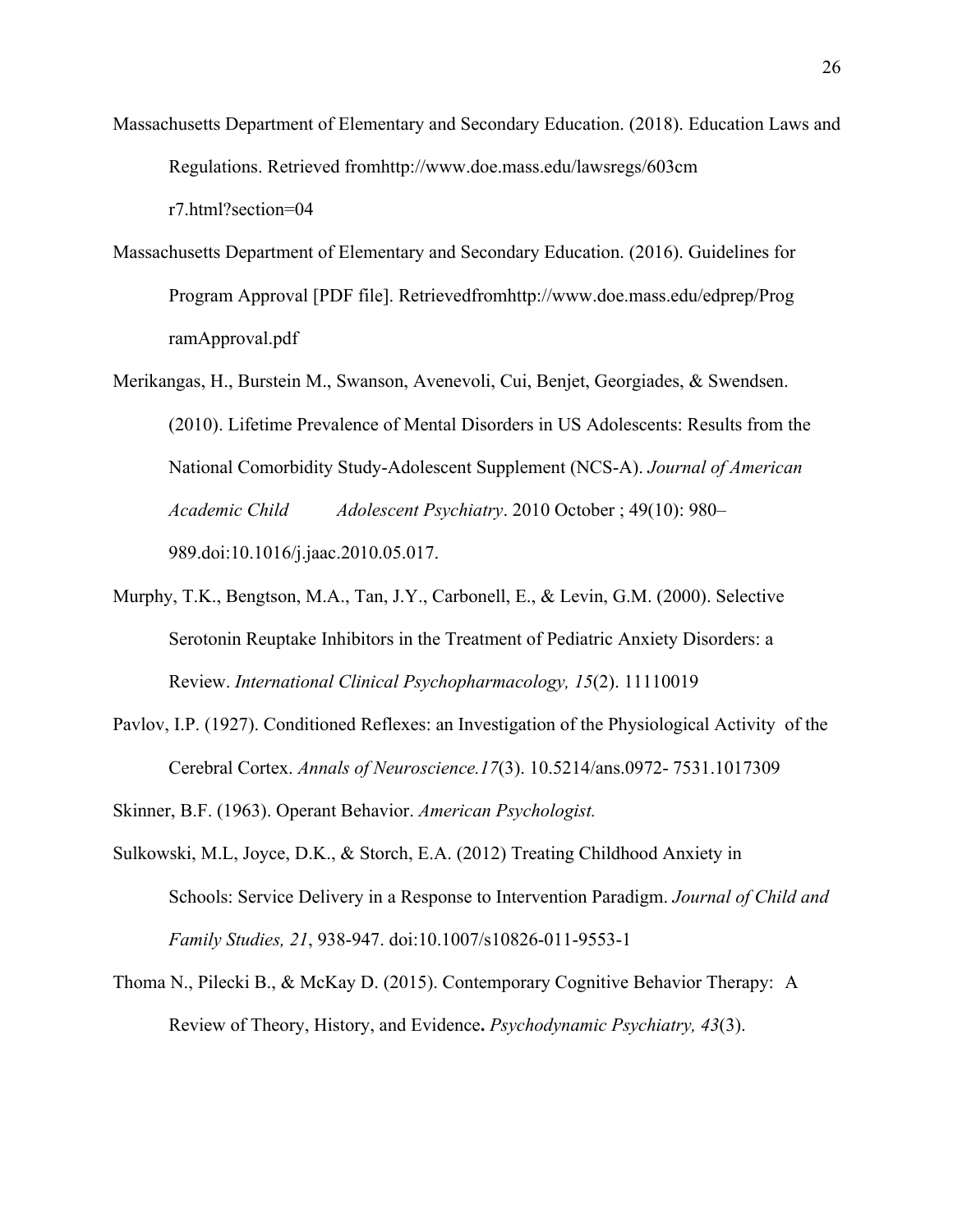Walkup, J.T., Albano, A.M., Piacentini, J., Birmaher, B., Compton, S.N., Sherrill, J.T., Ginsburg, G.S., Rynn, M.A., McCracken, J., Waslick, B., Iyengar, S., March, J.S., & Kendall, P.C. (2008) Cognitive Behavioral Therapy, Sertraline, or a Combination in Childhood Anxiety. *The New England Journal of Medicine. 359*(26).

- Watson, J.B. & Rayner, R. (1920) Conditioned Emotional Reactions. *Journal of Experimental Psychology. 3*(1).
- Wolpe J. (1961). The Systematic Desensitization Treatment of Neurosis. *The Journal of Nervous and Mental Disease. 132*(3).
- World Health Organization. (2002). *Prevention and Promotion in Mental Health.* France. ISBN: 92 4 156216 1.
- World Health Organization. (1981). *Global Strategy for Health for All by the Year 2000.*  Switzerland. ISBN 92 4 180003 8.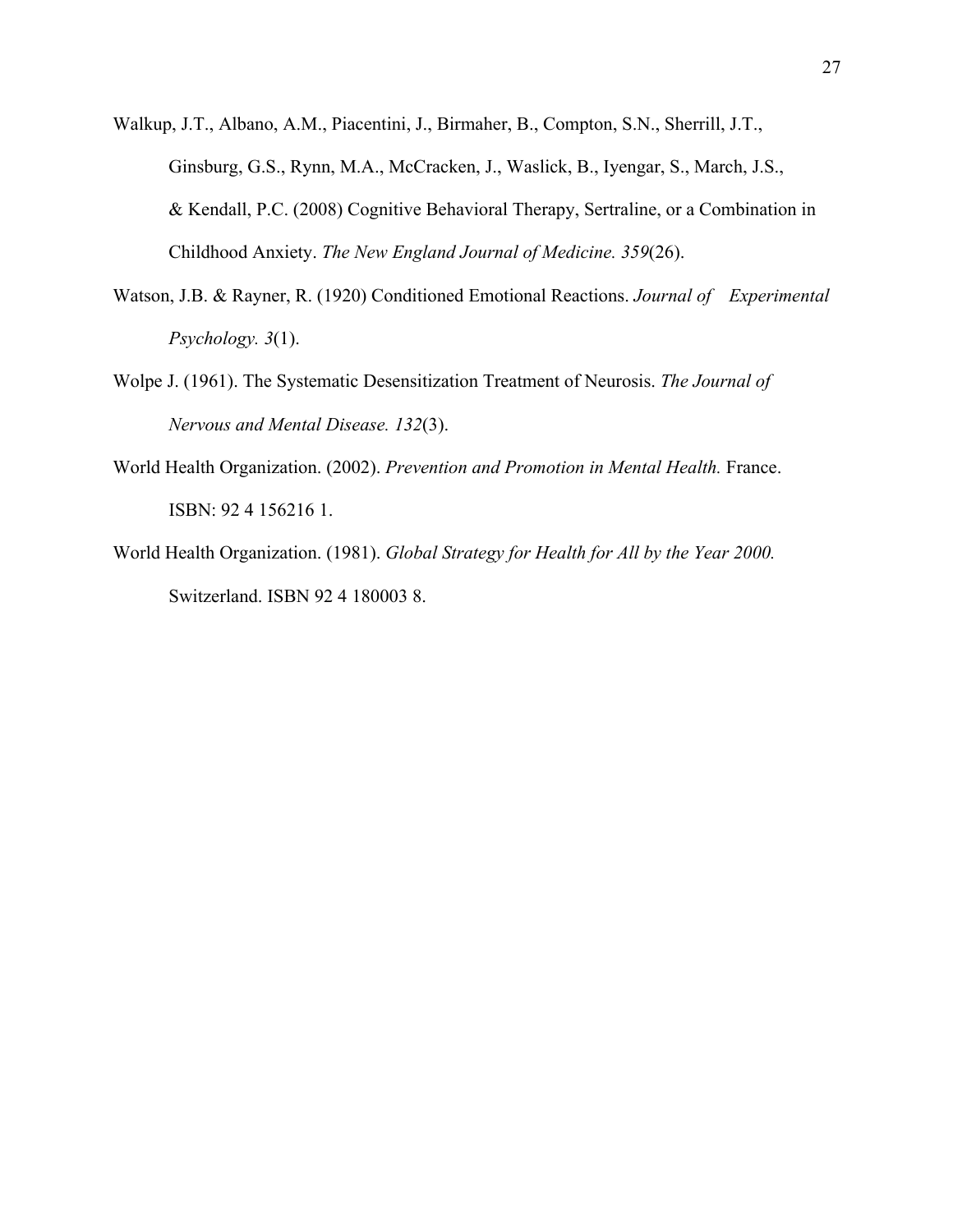## Appendix A

## Childhood Anxiety Test

1. Which is the most prevalent class of mental disorders in children under 18 years of age in the United States today?

- a) Behavior disorders c) Anxiety disorders
- b) Mood disorders such as depression d) Substance use disorders
- 2. What age do childhood anxiety disorders typically emerge by?
	- a) 3 b) 7 c) 13 d) 17
	-

3. True or False: Children usually out-grow an anxiety disorder.

- a) True
- b) False

4. True or False: Children with anxiety disorders are more likely to have difficulty with academics than those who do not.

- a) True
- b) False

5. True or False: Children with anxiety usually receive appropriate medical and psychological treatment.

- a) True
- b) False

6. What percentage of adolescents are diagnosed with an anxiety disorder?

- a) 85% b)  $52 \%$ d)  $15%$ e) 8%
- c) 32%

7. Which treatment is the most effective for children with an anxiety disorder?

- a) Medication c) Play Therapy
- b) Cognitive-behavioral Therapy d) Family Therapy

8. True or False: There are no adverse consequences to delaying treatment of a childhood anxiety disorder.

- a) True
- b) False